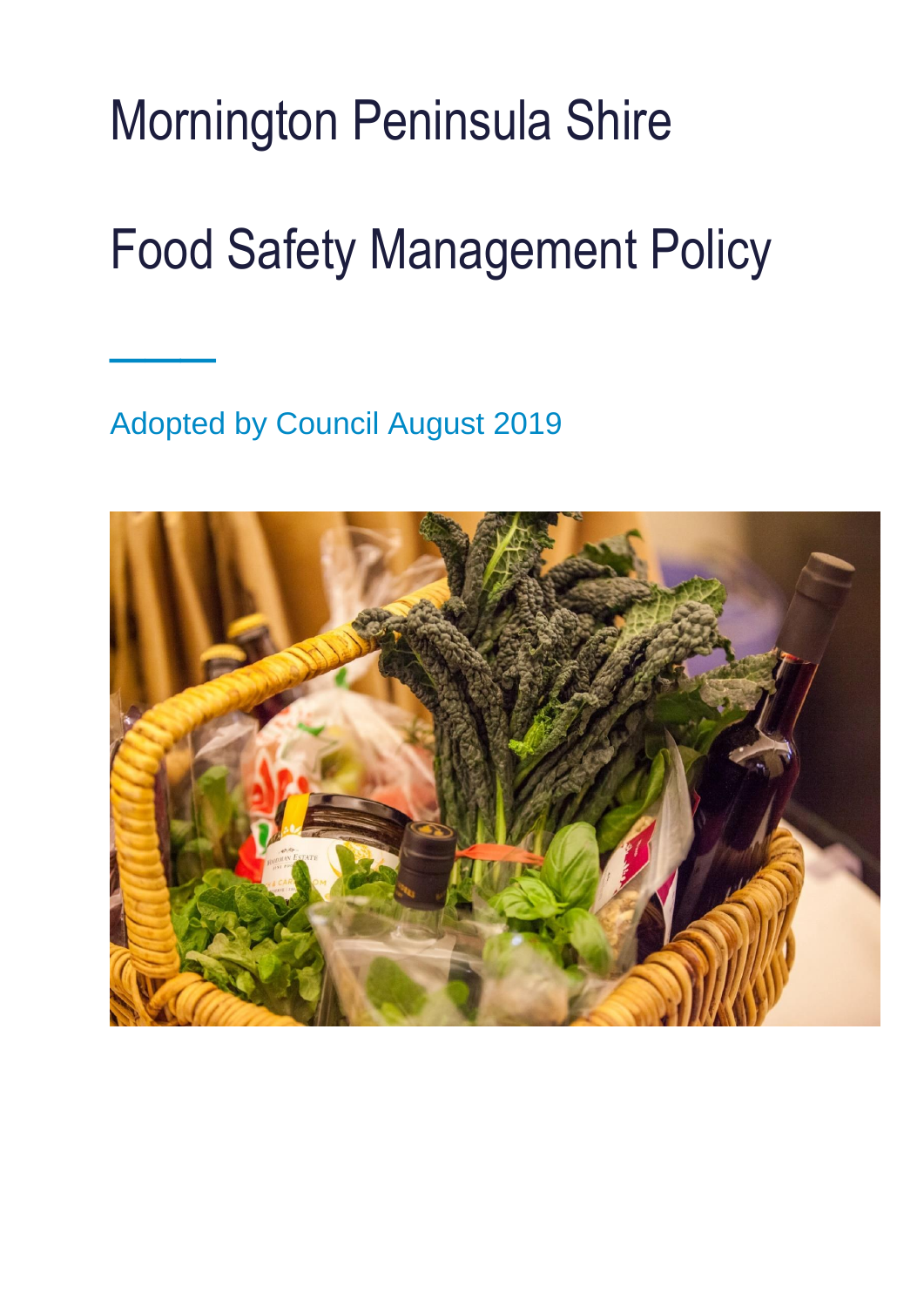# **Table of Contents**

| 1  |      |  |  |  |
|----|------|--|--|--|
|    | 1.1  |  |  |  |
| 2  |      |  |  |  |
|    | 2.1  |  |  |  |
| 3  |      |  |  |  |
| 4  |      |  |  |  |
| 5  |      |  |  |  |
|    | 5.1. |  |  |  |
| 6  |      |  |  |  |
| 7  |      |  |  |  |
|    | 7.1  |  |  |  |
|    | 7.2  |  |  |  |
|    | 7.3. |  |  |  |
|    | 7.4  |  |  |  |
|    | 7.5  |  |  |  |
|    | 7.6  |  |  |  |
|    | 7.7  |  |  |  |
|    | 7.8  |  |  |  |
|    | 7.9  |  |  |  |
|    | 7.10 |  |  |  |
|    | 7.11 |  |  |  |
|    | 7.12 |  |  |  |
| 8  |      |  |  |  |
| 9  |      |  |  |  |
| 10 |      |  |  |  |
| 11 |      |  |  |  |
| 12 |      |  |  |  |
|    |      |  |  |  |
|    |      |  |  |  |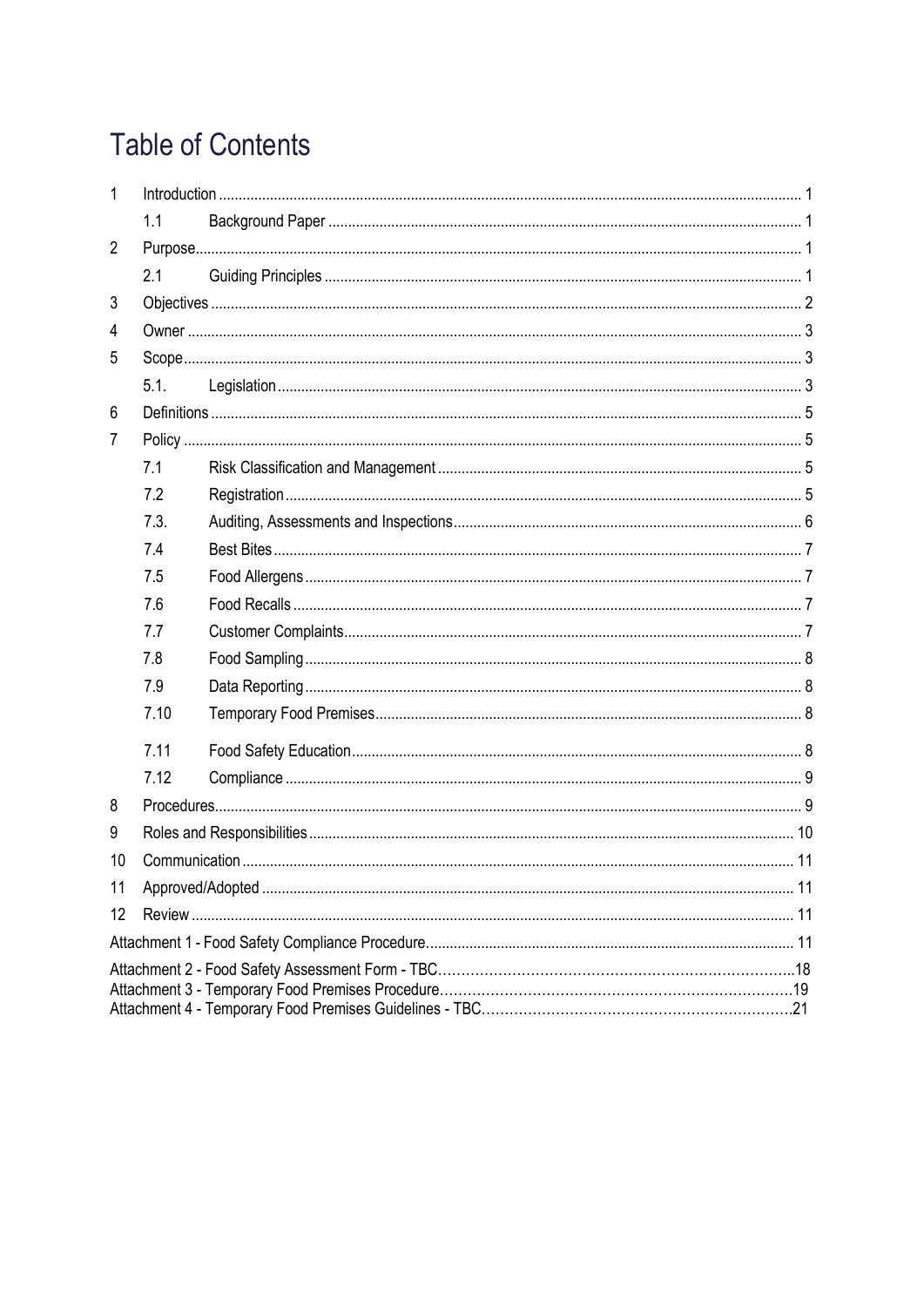# <span id="page-2-0"></span>1 Introduction

The Shire's Food Safety Management Policy was adopted in 2007 and reviewed in 2013. Since 2013 there have been major changes to food safety legislation and a significant increase in the permanent and visitor population and the number of food businesses on the Mornington Peninsula. The updated Policy will be crucial to managing food safety risks to Council and the community.

## <span id="page-2-1"></span>1.1 Background Paper

The development of this Policy was informed by a Background Paper which was completed in February 2019. This Paper applied to all of the Shire's food safety activities and obligations, including food allergens and the Best Bites program.

Food safety and population data from 2007 to 2017 was analysed to assist with risk management, resourcing needs and future planning. Recommendations were made based on this analysis and an assessment of current and emerging issues.

# <span id="page-2-2"></span>2 Purpose

The purpose of this Policy is to provide the framework for appropriate policy development, planning and resources to be directed at ensuring that food sold by businesses in the Shire is safe and suitable for consumption. In addition, this policy framework provides the mechanism for the management and discharge of Council's legislative responsibilities using a risk management approach.

It will provide Council with strategies and procedures to:

- Fully meet the Shire's food safety obligations;
- Manage Council's risk;
- Ensure sufficient resources are provided;
- Assist food businesses and community groups to serve safe, healthy food at sustainable and accessible premises; and
- Provide excellent customer service to all food safety stakeholders.

The Policy will support the Our Wellbeing and Our Prosperity Themes in the Shire's Community Plan and Public Health and Wellbeing Plan.

## <span id="page-2-3"></span>2.1 Guiding Principles

The principles underpinning this Policy are:

- **Consistency and Fairness** enforcement of the legislation in an objective, consistent and fair manner;
- **Legislative compliance**  food businesses will comply with the Food Act and Food Standards Code through implementation of this policy;
- **Transparency** enforcement activities are open to scrutiny by food business and consumers;
- **Accountability** food safety activities will be undertaken in accordance with this policy and reported on regularly to management and consumers;
- **Risk Management**  Council's food safety risk will be managed using the principles set out in *AS/NZS ISO 31000:2009: Risk Management – Principles and Guidelines*;

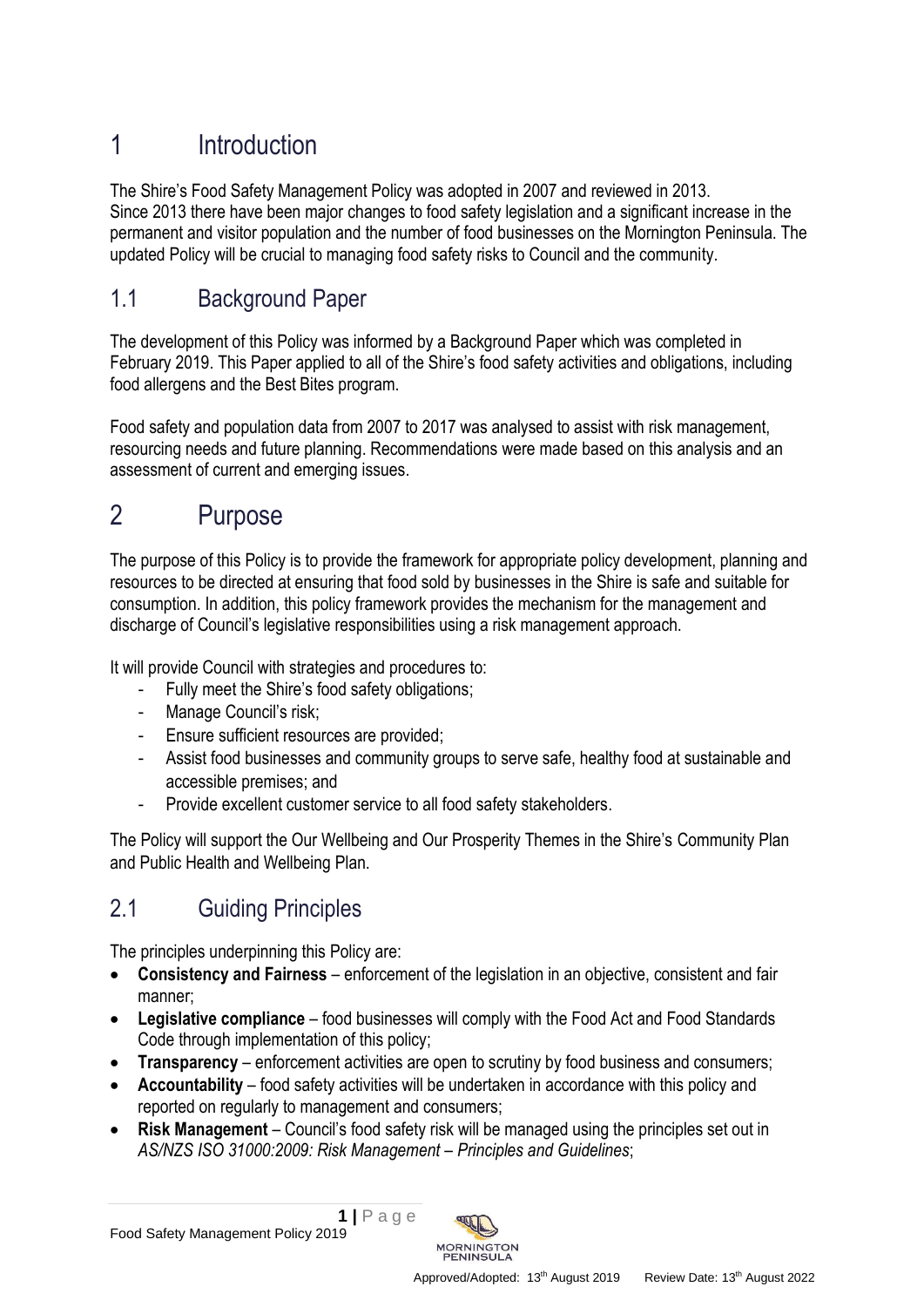- **Risk based** enforcement priorities will be based on the level of risk posed by food business due to:
	- A) Likelihood of the types of foods being served causing food safety hazards AND
	- B) Consequences to the consumer from any food safety hazards at the business;
- **Evidence based decision making** decisions relating to applications and enforcement action will be based on assessments of risks and consequences;
- **Innovation** encouragement and incentives for industry innovation in developing effective food safety management strategies; and
- **The Precautionary Principle** which is based on the understanding that the lack of full scientific certainty should not be used as a reason for postponing measures to prevent threats to consumer health.

# <span id="page-3-0"></span>3 Objectives

The objectives of this Policy are to:

- 1. Ensure that food sold within the Shire complies with the *Food Act 1984* (the Act) and the Food Standards Code and is safe for consumption by residents and visitors to the Shire;
- 2. Introduce a risk management approach to (A) the assessment of food safety in businesses; (B) the determination of food safety service priorities; (C) the application of legislative sanctions through Council's compliance policy;
- 3. Provide a clear and consistent food safety compliance policy that is accessible to all food businesses and the public
- 4. Implement an assessment program to ensure that food business comply with the requirements of the Act and National Food Safety Standards
- 5. Assist food business proprietors and their staff meet the legislative requirements through education and information strategies with particular attention to the needs of proprietors from culturally and linguistically diverse backgrounds;
- 6. Enhance the Shire's capacity and resources to meet food safety legislative requirements including reporting to the Department of Health and Human Services;
- 7. Provide the context for the development and implementation of the Environmental Health Team's Annual Business Plan;
- 8. Establish an internal Shire process for the hearing and determination of appeals by proprietors to sanctions imposed by officers;
- 9. Support the Best Bites food business incentive scheme to assist in the promotion of local food businesses;
- 10. Adopt a best practice approach to food premises assessments by:
- Following the Victorian Government Food Safety Assessment Guide;
- Participating in the Department of Health and Human Services Food Safety Risk Assessment project, with officer mentoring and training;
- Sending assessment reports to proprietors by email, with relevant information attached;
- In conjunction with the Wastewater Management Officer, assessing wastewater disposal at sewered and un-sewered food premises;
- Providing information and educational materials on storm water protection and septic management, such as pumping, servicing and maintenance;
- Developing an information pack for food premises on septic management;
- Link to septic system resources and templates (e.g management plans) developed for the Shire's Wastewater Management Plan and Policy;

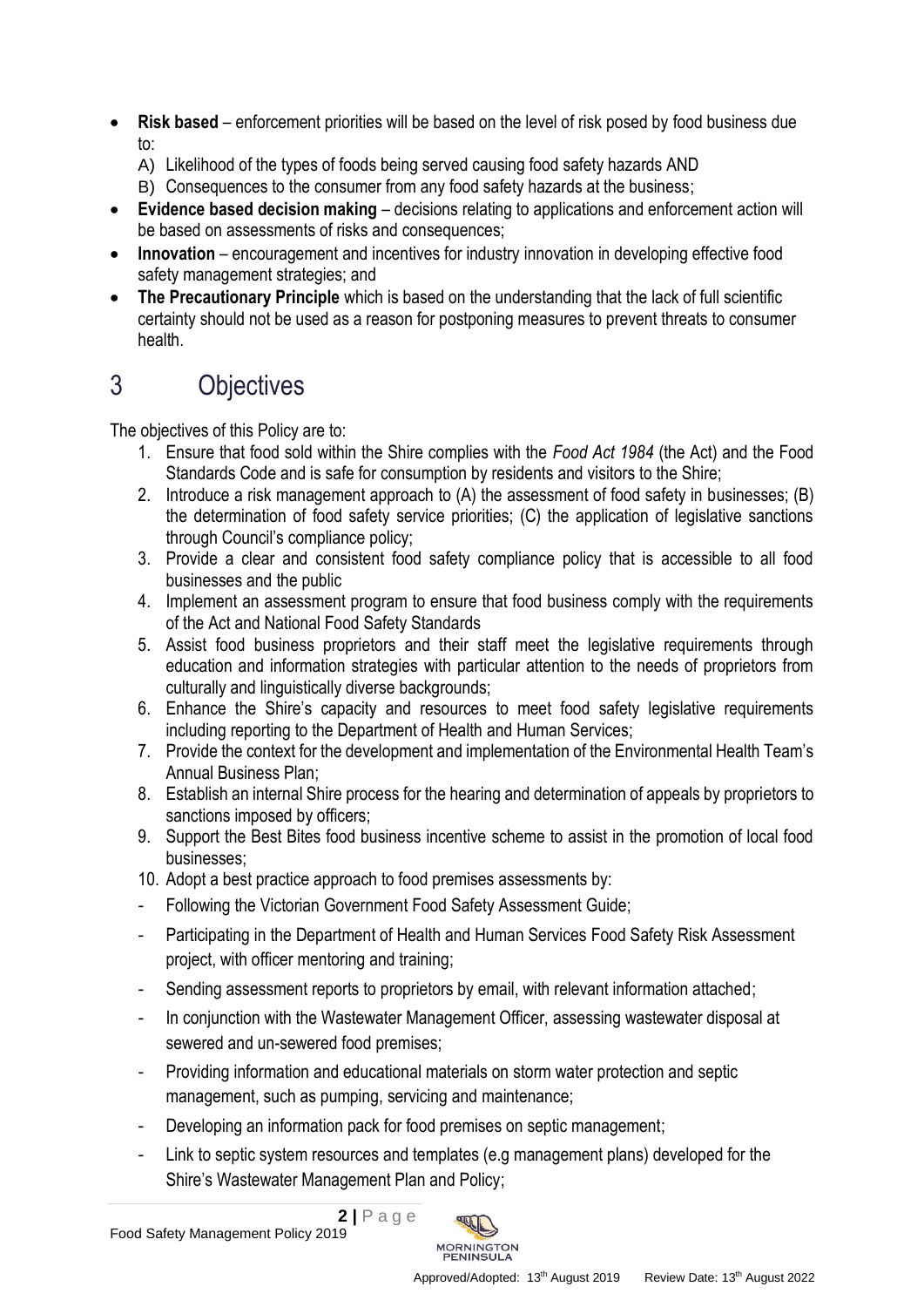- Discussing allergen management in detail; and
- Providing the Best Bites Application Kit to compliant businesses; and
- 11. Provide robust risk management processes for food safety throughout the municipality, in line with the Shire's Risk Management Framework and Risk Registers.

## <span id="page-4-0"></span>4 Owner

Individual officers have been delegated and authorised to undertake the requirements of the legislation except those under S.19(3) which have delegated to the Chief Executive Officer.

## <span id="page-4-1"></span>5 Scope

Specific objectives and procedures under this Policy will provide mechanisms for the implementation of the Shire's Public Health and Wellbeing Plan and Carbon Neutral Plan by food businesses and community groups.

#### <span id="page-4-2"></span>5.1. Legislation

This Policy supports Council's legislative obligations under the *Food Act 1984* (as amended) and it applies to all businesses and enterprises that sell food within the Shire regardless of the origin of food's manufacture. 'Sell' is defined by the legislation to include barter, offer, supply, display for sale, transport for sale, prepare, store, deliver, and give away for the purposes of advertisement.

This Policy acknowledges that the Act requires Council to take a risk-based approach to the assessment of food safety at food businesses. To that effect, four classes of food businesses have been gazetted by the Victorian Government:

**Class 1** – for premises serving potentially hazardous foods to customers at higher risk e.g nursing homes, hospitals and child care centres.

**Class 2** – for premises engaged in manufacture or handling of any unpackaged, potentially hazardous foods, such as food that requires temperature control.

**Class 3** – for premises handling low risk food or wholesale of pre-packaged food, or selling prepackaged, potentially hazardous food.

**Class 4** – for premises selling only shelf-stable, pre-packaged food.

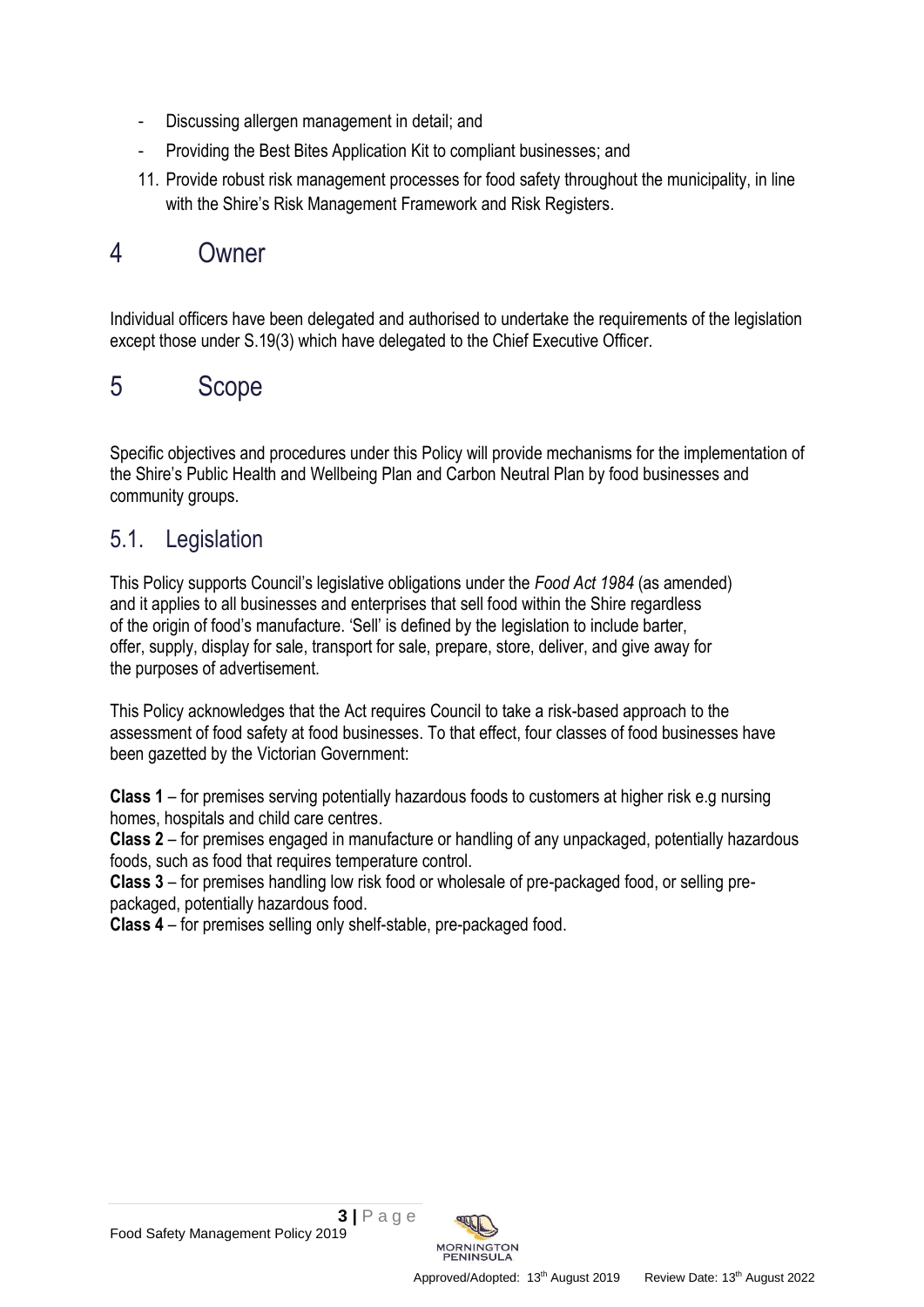The registration and legislative requirements for each class of business is outlined in Table 1. **Table 1 – Legislative Requirements**

| <u> TANIC T – LCYISIALIVE REYULICITIENIS</u> |                |                         |                    |                      |
|----------------------------------------------|----------------|-------------------------|--------------------|----------------------|
| <b>Class</b>                                 | <b>Council</b> | <b>Annual 3rd Party</b> | <b>Food Safety</b> | <b>Food Safety</b>   |
|                                              | Registration   | Audit*                  | Program            | <b>Supervisor</b>    |
|                                              | Yes            | Yes                     | Yes                | Yes                  |
|                                              | Yes            | No*                     | Yes                | Yes                  |
| 3                                            | Yes            | No*                     | <b>Food Safety</b> | No (optional on-line |
|                                              |                |                         | Guide              | training)            |
|                                              | No             | No                      | No                 | No                   |

\*The Food Act requires that Class 1 premises and those using an independent (non-template) Food Safety Program must arrange a 3rd party audit each year.

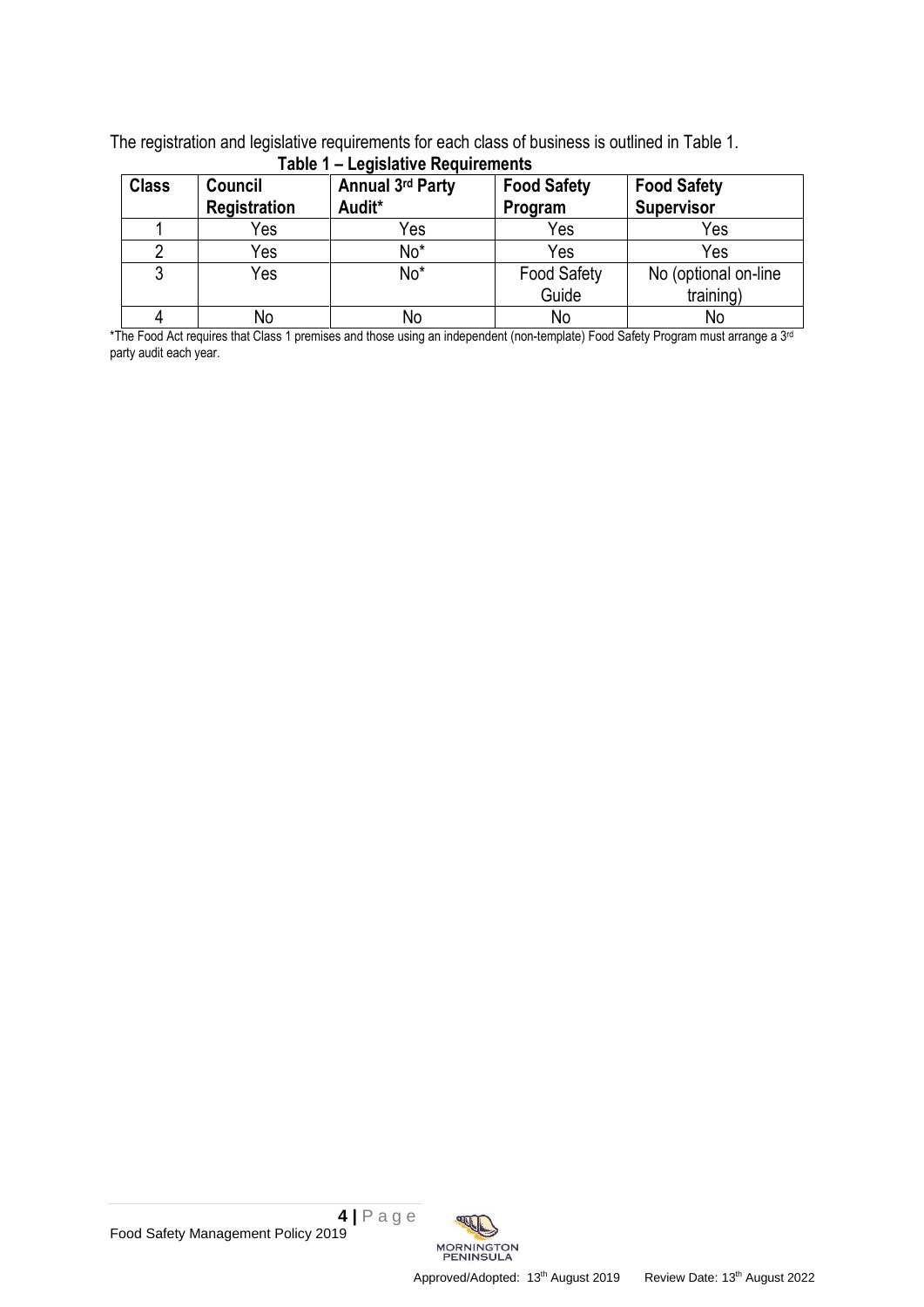# <span id="page-6-0"></span>6 Definitions

# <span id="page-6-1"></span>7 Policy

### 7.1 Risk Classification and Management

- <span id="page-6-3"></span><span id="page-6-2"></span>7.1.1 Regulate food businesses in accordance with the Food Act 1984 using a risk management approach.
- 7.1.2 Fulfil the Shire's obligation under S.39(3) of the Act to inspect food premises with major or critical non-conformances or subject to consumer complaints within the final 3 months of each registration period.
- <span id="page-6-4"></span>7.1.3 Ensure that all Class 1 and 2 food businesses fully comply with National Food Safety Standards 3.2.2 and 3.2.3 and Australian Standard 4674-2004 prior to granting Food Act registration.
- <span id="page-6-5"></span>7.1.4 Ensure that all Class 3 food businesses fully comply with National Food Safety Standards 3.2.2 and 3.2.3 prior to granting Food Act registration.
- <span id="page-6-6"></span>7.1.5 Consider likelihood and consequence of food safety risks when determining the appropriate compliance and enforcement options.
- <span id="page-6-7"></span>7.1.6 Establish suitable processes within the Shire's Risk Management Framework to effectively manage food safety risks, and to support the objectives and procedures outlined in this Policy.

#### <span id="page-6-8"></span>7.2 Registration

- <span id="page-6-9"></span>7.2.1 Register food and health businesses under one piece of legislation where appropriate. Establish criteria, fee schedule and certification so that accommodation/food premises can be registered under S.40(2) of the Act.
- <span id="page-6-10"></span>7.2.2 Register all food premises for a period of 12 months and set the renewal timelines in consultation with food businesses and community groups.
- <span id="page-6-11"></span>7.2.3 Ensure that food premises submit renewal of registration applications at least 30 days prior to the end of the registration period.
- <span id="page-6-12"></span>7.2.4 Exempt Australian Taxation Office tax exempt registered charitable organisations from Food Act registration fees.
- 7.2.5 Refuse the registration of new food businesses or transfer of the registration of an existing food business unless a wastewater system has been installed that meets the requirements of South East Water or the Shire's Wastewater Management Policy.
- 7.2.6 Refuse the renewal of registration of existing food businesses that have a wastewater system which either:
	- A) Does not comply with Clause 5 of National Food Safety Standard 3.2.3 OR

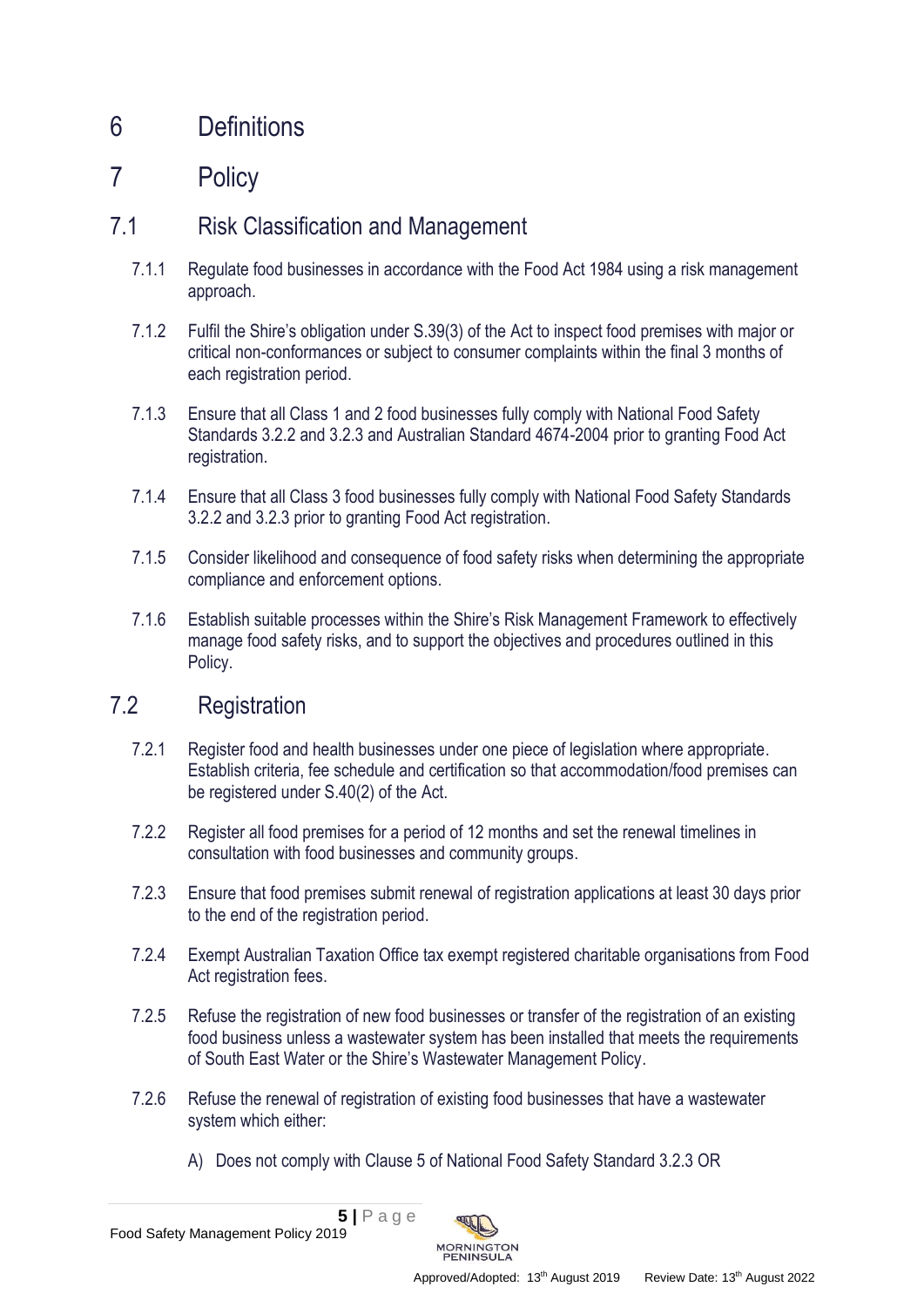- B) Has been inspected by a Shire authorised officer and rated as either Major or Critical.
- 7.2.7 Develop consistent and transparent criteria for the assessment of wastewater and septic systems at food premises.
- 7.2.8 Ensure that all food businesses within the Shire are registered annually under the Act. This does not apply to food businesses who are licensed with Primesafe or Dairy Food Safety Victoria.
- 7.2.9 Grant conditional renewal of registration for a maximum of 3 months in line with S.38E and S.39D of the Act. Criteria will be established to define minor defects (or use for National Food Safety Standards only);
- 7.2.10 Grant registration of temporary food businesses and food businesses operating from domestic premises only with the consent of the appropriate land owner (or owner's agent);
- 7.2.11 Ensure that food businesses meet National Food Safety Standards at the time when there is an application to transfer the proprietorship of registration.

#### 7.3. Auditing, Assessments and Inspections

7.3.1 The Shire will not engage in commercial food safety auditing activities.

7.3.2 Ensure that each Class 1 and non-standard Class 2 food business has an annual 3rd party food safety audit and a suitable Food Safety Program. This means a food safety audit that must be completed by a food safety auditor who is registered with the Department of Health and Human Services.

7.3.3 Ensure that a 3rd party audit is not completed by an employee of Mornington Peninsula Shire who is authorised by Council under the Act.

7.3.4 Fulfil the Shire's obligation under S.39A of the Act to inspect every registered food premises at least once per registration period as outlined in Table 2. This Table acknowledges that two inspections are required for Class 2 food premises (using a template Food Safety Program) to fully address the Shire's risks

| <b>Class of Business</b>   | Council     | Council    | 3 <sup>rd</sup> party |
|----------------------------|-------------|------------|-----------------------|
|                            | Inspection  | Assessment | Audit                 |
| Class 1                    |             |            |                       |
| Class 2 (standard FSP)     |             |            |                       |
| Class 2 (non-standard FSP) |             |            |                       |
| Class 3                    |             |            |                       |
| Class 4*                   | Random      |            |                       |
|                            | inspection* |            |                       |

#### **Table 2 - Inspection of Premises each registration period**

<sup>1</sup>Non-compliant and higher risk premises will be subject to a higher inspection frequency. Best Bites food premises may be subject to a lower inspection frequency. Refer Procedures Section

\* Class 4 notified premises to be randomly inspected as per the EPU Business Plan

7.3.5 Conduct assessments and inspections of food businesses using the electronic version of the Shire's Food Safety Assessment Tool (Attachment 3).

**6 |** P a g e Food Safety Management Policy 2019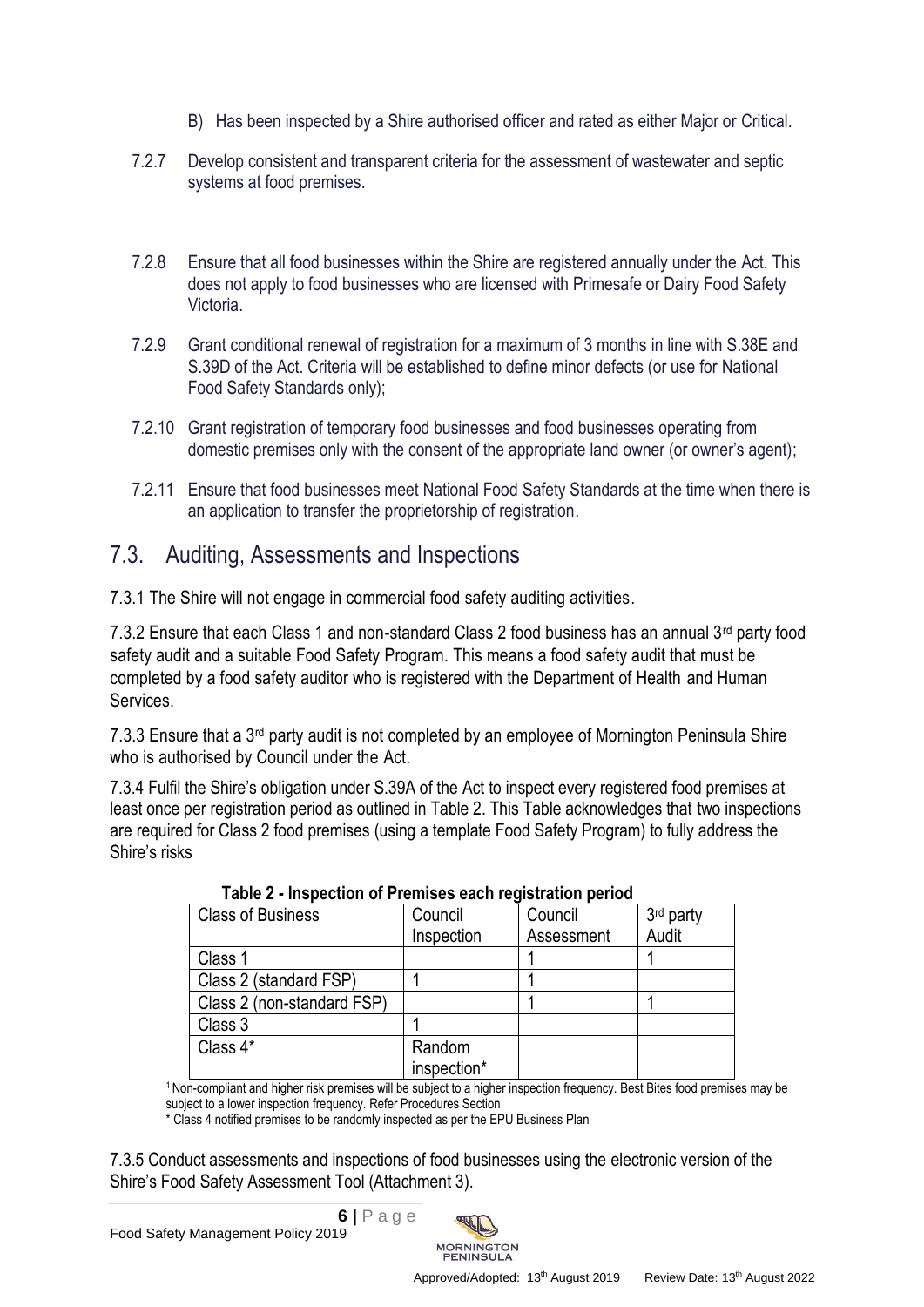7.3.6 Use mobile technology for food safety assessments and inspections.

7.3.7 Provide assessment results to proprietors within 7 days, either in writing or by electronic means.

7.3.8 Ensure that food safety program assessments are conducted annually at each Class 1 and Class 2 food business to ensure that a suitable Food Safety Program is in place and being followed. Food manufacturers, including domestic premises, must use a Food Safety Program that is suitable for their processing steps. This could include the Department of Health and Human Services Retail Template, Acidification/Fermentation Template or a Quality Assurance Program developed by a Food Safety **Consultant** 

7.3.9 Ensure that all Class 1 inspections and Class 2 assessments are conducted by Food Act authorised officers who have met the following competencies –

\* Tertiary Qualifications in Environmental Health. The qualifications must be those that have been approved by the secretary in accordance with Section 29 (3) of the Public Health & Wellbeing Act 2008 and the Victorian Government Gazette G 12 21 March 2013 Schedule.

\* Eligibility for membership of Environmental Health Professionals Australia (EHPA)

\* Delegated by Council under Part II of the Food Act 1984

## 7.4. Best Bites Food Business Incentive Program

7.4.1 Encourage and support businesses through the Best Bites incentive scheme to comply with food legislation, provide healthy food and safe, smoke free premises.

7.4.2 Encourage sustainable and healthy business practices within the local food industry through the Best Bites food business incentive program.

7.4.3. Provide a recurring budget for the Best Bites program to allow for design and printing of the Best Bites Food Guide and an annual launch and awards event for food businesses.

7.4.4 Co-ordinate an external steering committee for the Best Bites Program in conjunction with agencies such as Peninsula Health, Disability Advisory Committee and Western Port Biosphere.

#### 7.5. Food Allergens and Labelling

7.5.1 Ensure that all foods sold locally fully comply with the labelling requirements of the Australian Food Standards Code, including the requirement for all food businesses to provide allergen information to customers on request.

7.5.2 Promote allergen awareness at food businesses using the Best Bites Program, during assessments and through regular newsletters and social media.

7.5.3 Support food allergen awareness programs in the community, such as Food Allergy Week.

7.5.4 Encourage the use of the FSANZ online allergen training portal by food businesses.

## 7.6 Food Recalls

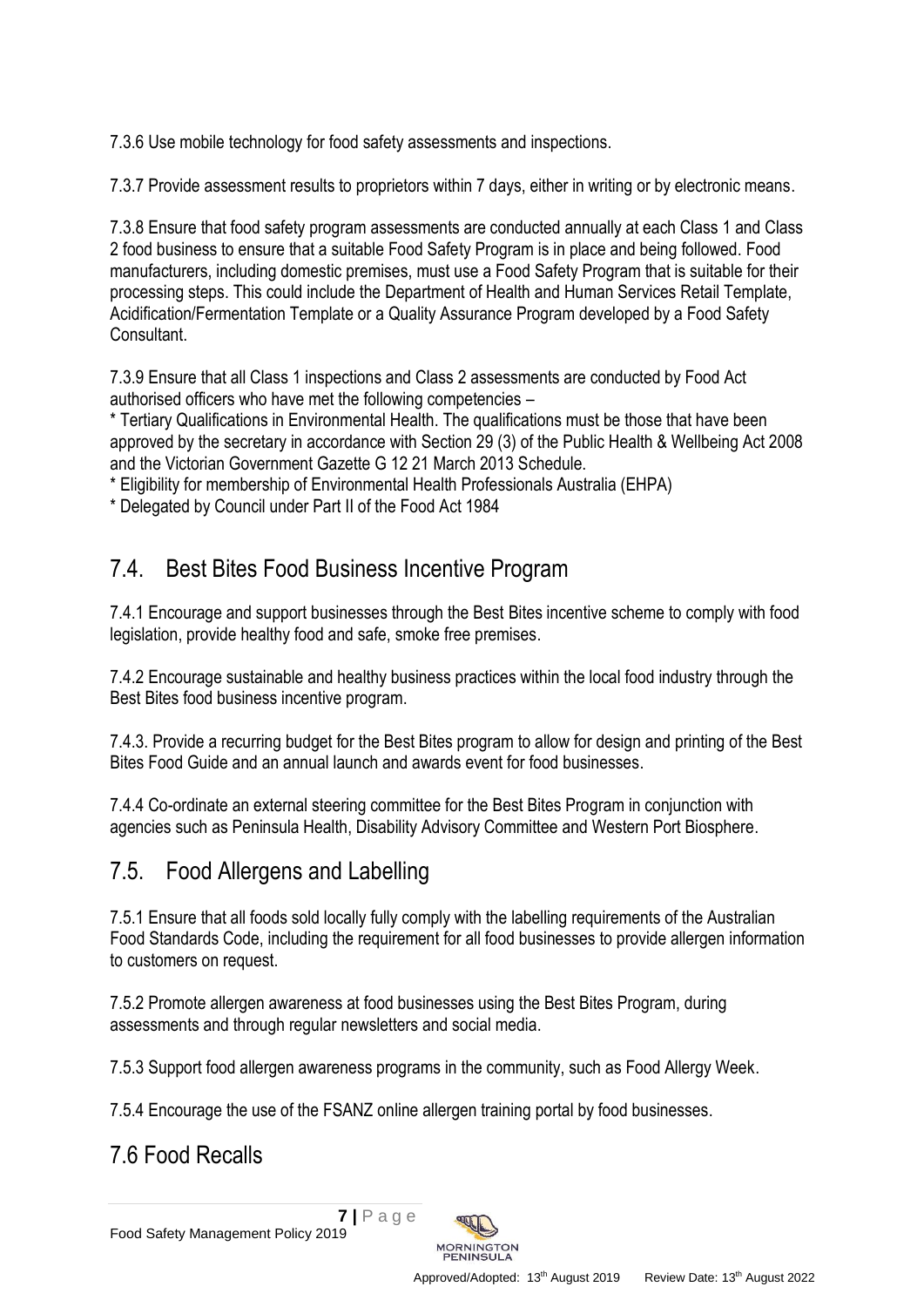7.6.1 Advise affected food businesses of food recall alerts issued by the Department of Health and Human Services. This advice will primarily be given via electronic means.

7.6.2. Maintain a register of all food recalls issued by the Department of Health and Human Services. Advise proprietors of food recalls by electronic means.

7.6.3 Maintain the privacy of food businesses when sending food recall alerts by electronic means.

## 7.7. Consumer Complaints

7.7.1 Investigate consumer complaints regarding the safety of foods purchased from or prepared at local food businesses in a timely manner.

7.7.2 Investigate consumer complaints regarding foods purchased from Primesafe or Dairy Food Safety Victoria licensed premises in line with the Memorandum of Understanding between the Department of Health and Human Servies, Primesafe, Dairy Food Safety Victoria and the Municipal Association of Victoria.

7.7.3 Resolve any food safety issues identified during these investigations using Attachment 2 of this Policy.

7.7.4 Advise consumers of the outcome of each investigation.

## 7.8. Food Sampling

7.8.1 Conduct annual food sampling at local food businesses using a co-ordinated, targeted approach. Sampling program to meet the requirements set out in the relevant Government Gazette.

7.8.2 Ensure that the food sampling program includes any Department of Health and Human Services regional food sampling surveys.

7.8.3 Advise food businesses in writing of the outcome of food sampling results.

7.8.4 Resolve any food safety issues identified from the food sampling results using Attachment 2 of this Policy.

## 7.9. Data Reporting

7.9.1 Submit reports on food safety surveillance activities to the Department of Health and Human Services every three months by electronic means.

7.9.2. Provide regular reporting to the public on food safety surveillance activities conducted by Shire authorised officers, with an annual report to Council at an Ordinary Council Meeting.

## 7.10. Temporary Food Premises

7.10.1 Ensure that temporary and mobile food businesses register with or notify Council using the Streatrader on-line registration system. This does not apply to fixed registered premises selling food from any part of their land or from land abutting their premises.



Food Safety Management Policy 2019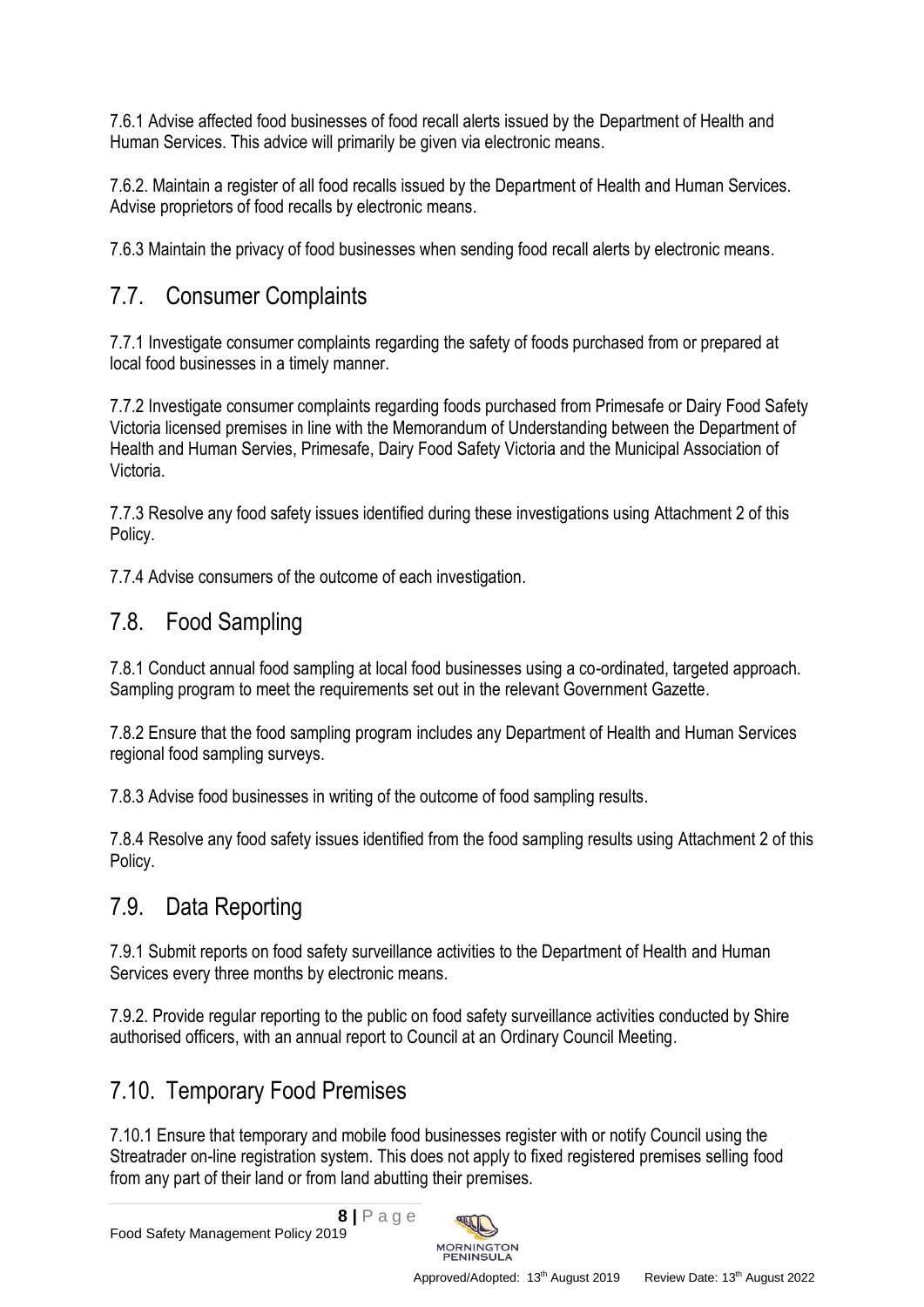7.10.2 Require food vendors and community groups selling foods at events and markets to fully comply with the Shire's Temporary Food Premises Guidelines – Attachment 5 to this Policy

7.10.3 Investigate the feasibility of sending food safety guidelines to all food vendors and community group through the Streatrader web site.

7.10.4 Monitor food safety at events and markets through regular inspections and assessments. This will be achieved through the Shire's Environment Protection Unit Annual Business Plans and the Streatrader on-line food registration system.

## 7.11 Food Safety Education

7.11.1 Conduct free, regular food safety information sessions for food businesses and community groups in the areas of food safety, allergen awareness, healthy eating, accessibility and sustainability.

7.11.2 Publish regular email food safety newsletters for food businesses and community groups.

### 7.12. Compliance

7.12.1 Apply sanctions in cases of non-compliance (see Attachment 2) and impose a fee for reinspections.

## <span id="page-10-0"></span>8 Procedure

8.1.1. Amend the Shire's Operational Risk Register to include this Policy as a risk control.

8.2.1. Conduct a comprehensive review to streamline the registration renewal process. Review to include a survey of food businesses.

8.2.2. Investigate the feasibility of online forms and payments for new premises, transfers and renewals.

8.2.3. Require the installation of a cleaners sink (or other Shire approved method of wastewater disposal) prior to new registration or transfer of registration.

8.2.4. Require the installation and/or use of suitable methods of wastewater disposal prior to the renewal of registration.

8.2.5 In consultation with the local food industry, develop and adopt criteria for suitable methods of wastewater disposal to protect drains and waterways. These criteria will take into account premises layout, structural limitations, business practices and existing infrastructure.

8.2.6. Investigate the feasibility of a higher annual registration fee for premises with outstanding major or critical non-conformances, and lower fees for well-maintained premises with a compliant food history.

8.3.1. Offer enhanced officer training for food safety assessment e.g Certificate IV Training and Assessment to Shire Authorised Officers.

8.3.2 Implement re-inspection fees for non-compliant premises that require multiple follow up inspections. Investigate the feasibility of fees for follow food sampling as a result of failed routine food samples.

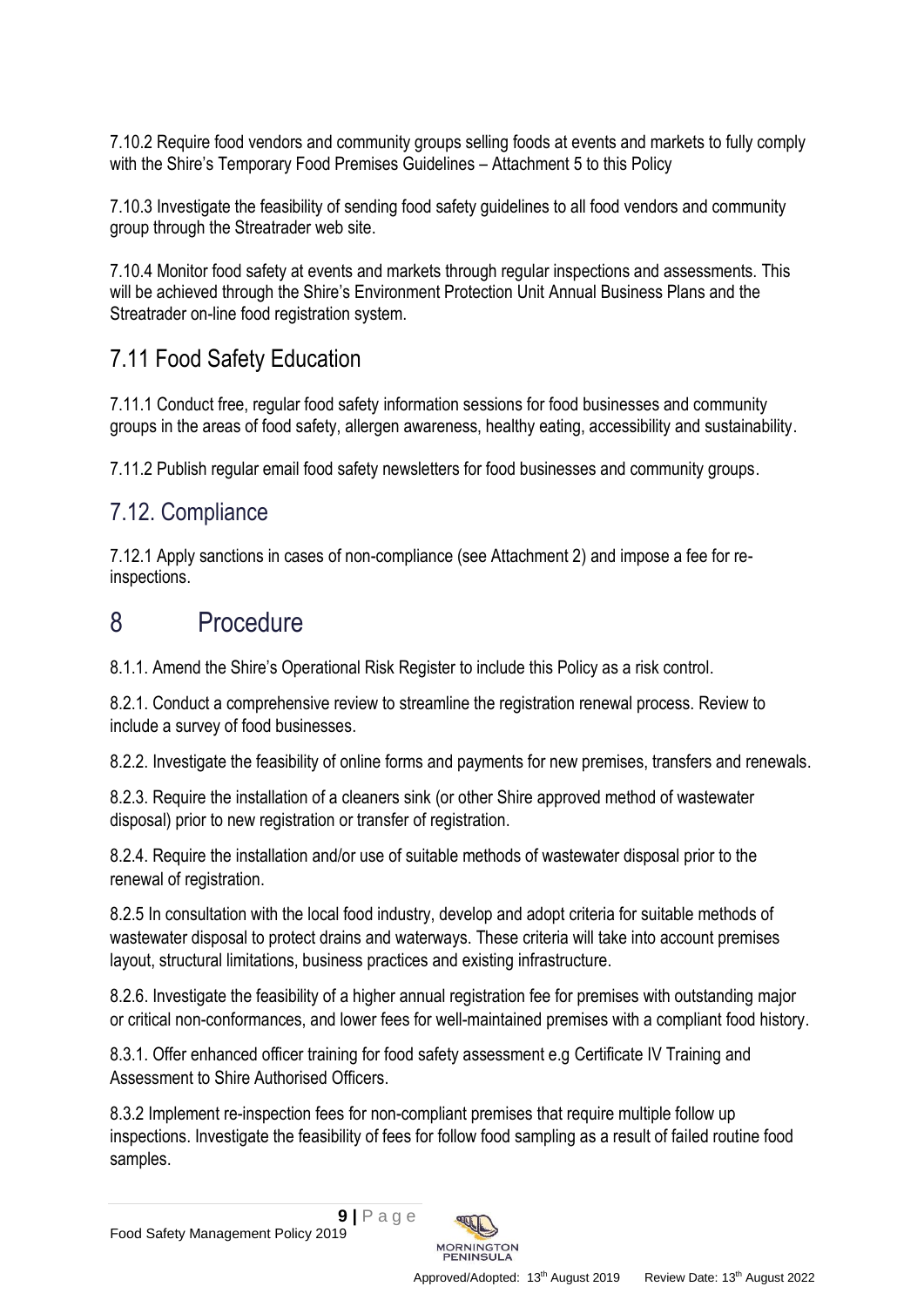8.3.3 Develop and implement an annual risk-based inspection and assessment program for Class 2 premises, with higher inspection frequency for premises with a poor inspection history and/or high risk processes (sous vide, sushi and raw egg premises).

8.3.4 Consider a lower inspection frequency (ie. once per year) for compliant premises that qualify for and participate in the Best Bites program.

8.3.5. Mobility checklists and letters to be established for all food inspection types (new/transfer/S.19 notice/Best Bites assessments).

8.4.1 Evaluate the public awareness of Best Bites and potential methods of promotion by surveying a sample group of Mornington Peninsula residents.

8.4.2 Engage with local food businesses on ways to increase business participation in the program.

8.4.3 Streamline the Best Bites application process through the introduction of online forms, web directory listing, social media, and regular information workshops.

8.4.3 Increase public awareness of Best Bites by through a range of different promotion strategies, including highlighting the benefit of the program for businesses and consumers.

8.4.4 Continue to facilitate an external Steering Committee to co-ordinate and expand the Best Bites program.

8.4.5 Approach adjoining Councils and discuss wider implementation of Best Bites.

8.5.1 Provide an enhanced allergen education program for food businesses and community groups, with at least one free session delivered annually by a suitably qualified training provider.

8.5.2 Conduct allergen assessments and provide on-site advice during routine food safety inspections.

8.5.3 Participate in regular food allergen awareness programs e.g. Food Allergy Week.

8.6.1. Develop and implement a risk-based food sampling program, with results regularly communicated to food businesses and the community.

8.7.1. Review and improve the process for data capture and reporting to enable better production of the monthly council reports, quarterly Department of Health and Human Services and Local Government Reporting.

8.9.1. Apply a consistent and transparent enforcement process for major and critical food premises inspections, including a process for Penalty Infringement Notices.

8.9.2 Council to develop a cost recovery policy for fees, charges and enforcement. This would cover refunds, payment plans, fee structures and legal recovery processes.

# <span id="page-11-0"></span>9 Roles and Responsibilities

The following table sets out the key roles and responsibilities under the policy:

| <b>Roles</b>                           | <b>Responsibilities</b>              |
|----------------------------------------|--------------------------------------|
| Develop and review the Policy          | <b>Environmental Health Team</b>     |
| Implement the procedures in the Policy | <b>Environmental Health Team</b>     |
| Implement the Best Bites Program       | <b>Best Bites Steering Committee</b> |

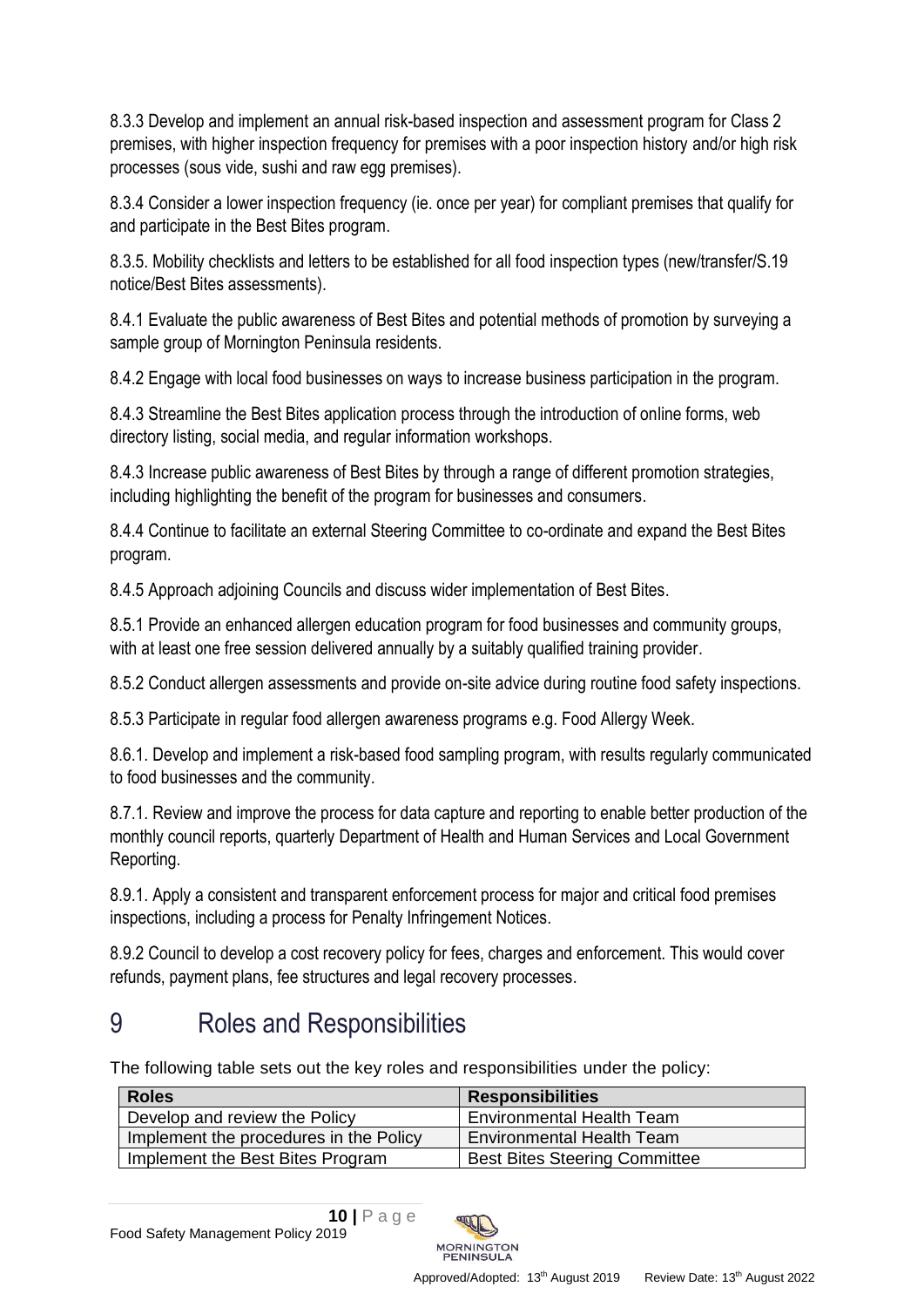|                                           | Shire - Environmental Health, Social<br>Planning, Climate Change, Energy and<br><b>Water Unit</b> |
|-------------------------------------------|---------------------------------------------------------------------------------------------------|
| Provide sufficient resources to implement | Shire Executive, Manager Environment                                                              |
| the Policy                                | <b>Protection Unit</b>                                                                            |
| Annual reporting to Council and the       | <b>Environmental Health and Governance</b>                                                        |
| community                                 | ⊺eams                                                                                             |

## <span id="page-12-0"></span>10 Communication

The Environmental Health Team will regularly publicise the Policy among Shire employees via Around Our Shire and other available communication tools. The Communications Team will publish the Policy on the Shire's website.

### 11 Adopted

<span id="page-12-1"></span>This Policy was adopted by Council on August 13<sup>th</sup> 2019.

#### <span id="page-12-2"></span>12 Review

The Policy will be reviewed every three years.

<span id="page-12-3"></span>This review will be conducted by the Shire's Environmental Health Team, in consultation with the local food industry, with a Report submitted to Council for consideration

## Attachment 1 - Food Safety Compliance Procedure:

#### **Context**

Council as the registering authority for food businesses under the *Food Act 1984* has a responsibility to ensure that each food premise/business is inspected and that it complies with the legislation prior to granting applications to register, renew and transfer registration of premises/businesses (*Food Act 1984* Section 39). Council, in granting an application for a premise/business to operate, needs to be satisfied that the each premise complies with the legislation and that it is in a position to demonstrate that it has discharged this legislative responsibility with due diligence.

Parliament has delegated to Council the power to impose a range of sanctions to ensure compliance by business with the legislation. These sanctions include prosecution, penalty infringement notices, temporary closure of the business, and revocation/suspension of registration.

#### **Objective**

The objective of this procedure is to provide for the appropriate use of, and consistency in, the application of legislative sanctions under the food safety legislation. To adopt a risk management approach to food



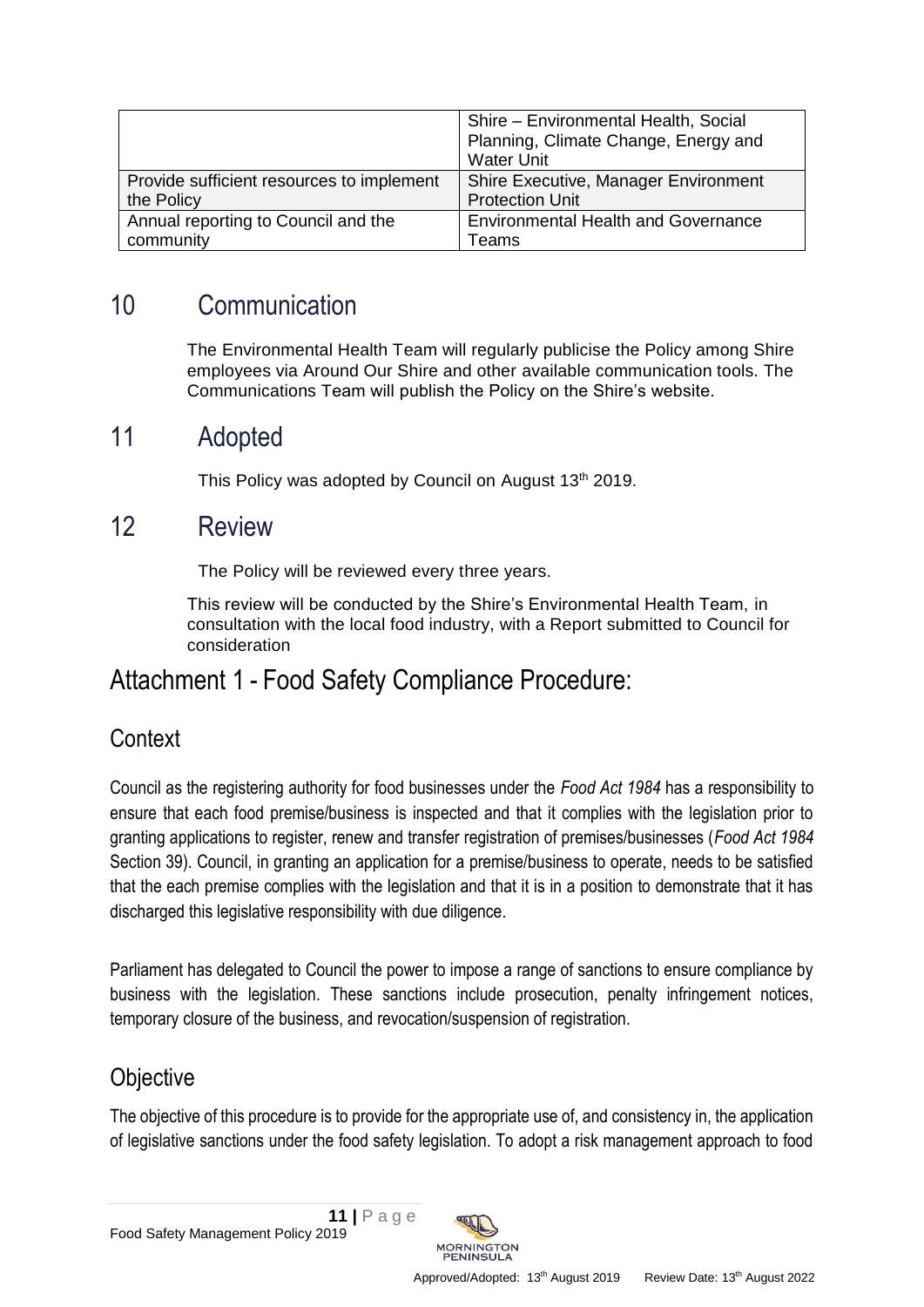safety, non-conformances at food businesses will be classified into minor, major and critical as defined below –

A *critical non-conformance* is defined as a non-conformance with the requirements of the Act or Standard where a serious or imminent risk to public health is identified.

A *major non-conformance* is a high potential risk situation, where the potential impact is likely to compromise food safety if no remedial action is taken.

A *minor non-conformance* is a low risk situation where there is a non-conformance with the requirements of the Act or Food Safety Standards but the potential impact of the non-conformance is not likely to be a serious or imminent risk to public health.

#### **Ratings for non-compliances are listed below:**

| <b>Critical</b>                                                              | Major                                                   | <b>Minor</b>                                 |
|------------------------------------------------------------------------------|---------------------------------------------------------|----------------------------------------------|
| Foods sourced from approved<br>suppliers                                     | Food recalls                                            | Wastewater Disposal                          |
| Potentially hazardous foods stored<br>$<$ 5 $^{\circ}$ C or >60 $^{\circ}$ C | Date Marking                                            | Refuse Disposal                              |
| Foods protected from pests and<br>contaminants                               | <b>Cleaning and Sanitising</b>                          | Floors                                       |
| Temperature of high-risk foods <5°C<br>or $-15^{\circ}$ C                    | Suitable hand-washing<br>facilities provided            | Walls                                        |
| Potable water supply provided                                                | Food allergens (change to<br>Major)                     | Ceiling                                      |
| Foods protected during delivery                                              | Safe food handling practices<br>being followed          | Fittings, flashings and<br>services          |
| Cold potentially hazardous foods<br>displayed $\leq 5^{\circ}$ C             | Sanitising of utensils and food<br>contact surfaces     | <b>Approved Food Suppliers</b><br>List       |
| Potentially hazardous foods cooked to<br>$>75^{\circ}$ C                     | <b>Food Handler Skills and</b><br>Knowledge             | <b>Goods Receiving Form</b>                  |
| Potentially hazardous foods cooled<br>correctly                              | Food Labelling                                          | Storage Unit Temperature<br>Log              |
| <b>Food Safety Supervisor details</b>                                        | Thermometer (digital &<br>calibrated) (Change to Major) | Activity Log (Internal<br>Process Log)       |
|                                                                              | Foods protected during<br>display and service           | Copy of Food Safety<br>Program (FSP) on-site |

A full list of non-compliances is included in the Food Safety Assessment Form (Attachment 3)

*Establish guidance on overall inspection rating e.g. 5 minor items = overall major rating*

#### **Procedure**

## 1. Serious Public Health Risk

In the event of a serious threat to health requiring the immediate removal of the threat, then the closure of the premises needs to be considered. This may include serious pest infestation, sewage overflow, refrigerator/power failure with high-risk foods stored >5ºC for over 4 hours, or unsafe water supply In this case the following process will be initiated:

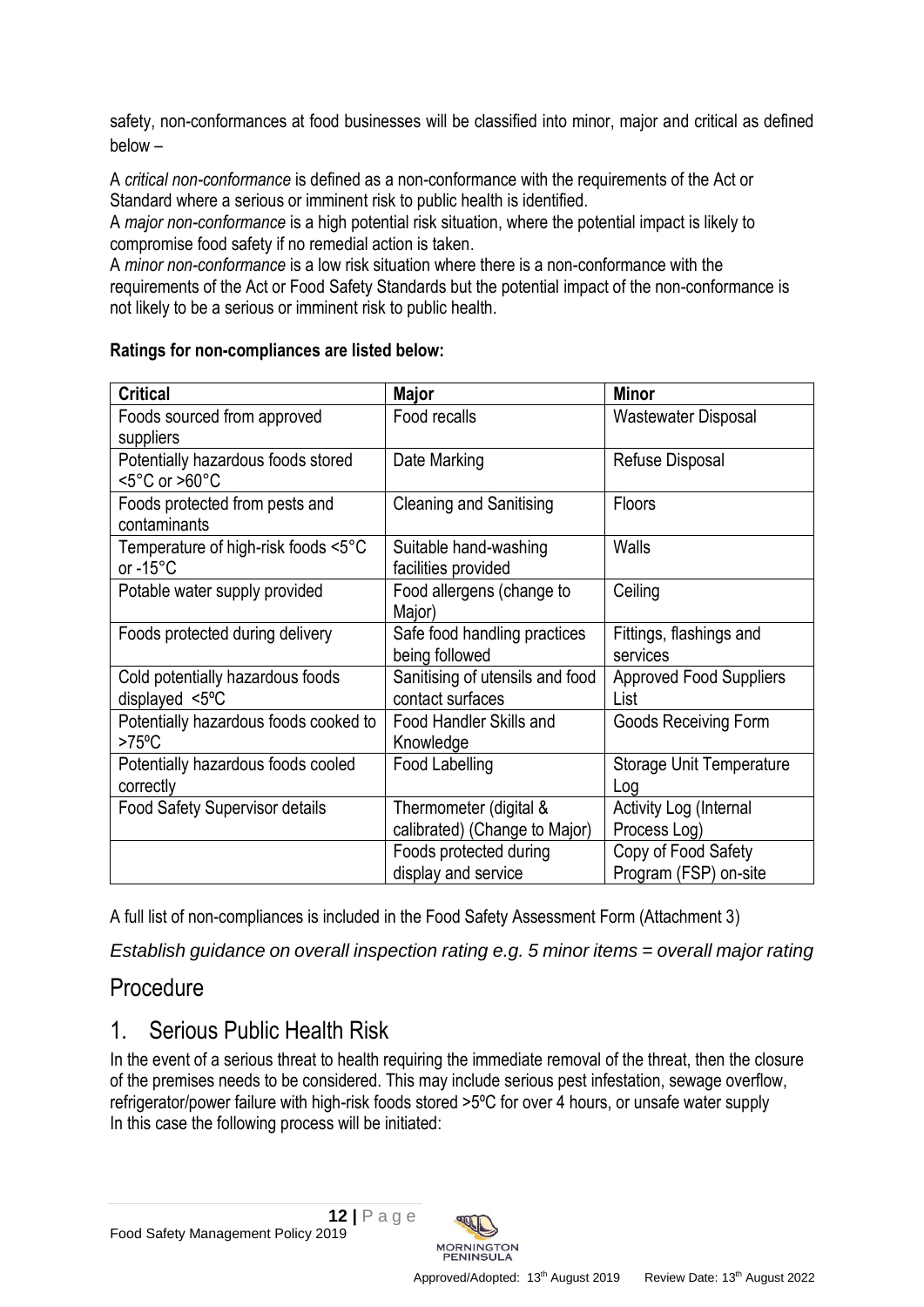

*Dual Assessment is an assessment by an Environmental Health Officer and Senior EHO or Team Leader – Environmental Health*

#### **Mandatory closure of premises:**

In this process a dual assessment will be undertaken of the premises and if there is consensus that the premises poses a serious risk and immediate risk of unsafe food being sold then the proprietor(s) will be allowed the option of closing their business voluntarily. This assessment will be undertaken by an Environmental Health Officer and the Senior Environmental Health Officer (or the Team Leader). Failure to close the business voluntarily will result in mandatory closure of the business authorised by the Chief Executive Officer. In all cases of mandatory closure, legal proceedings will be initiated (PIN or Prosecution). The premises may only open after a subsequent dual assessment ascertains the business is compliant with the legislation and does not pose a threat to health.

*Procedure and templates to be set up for communication with CEO's office and the proprietor*

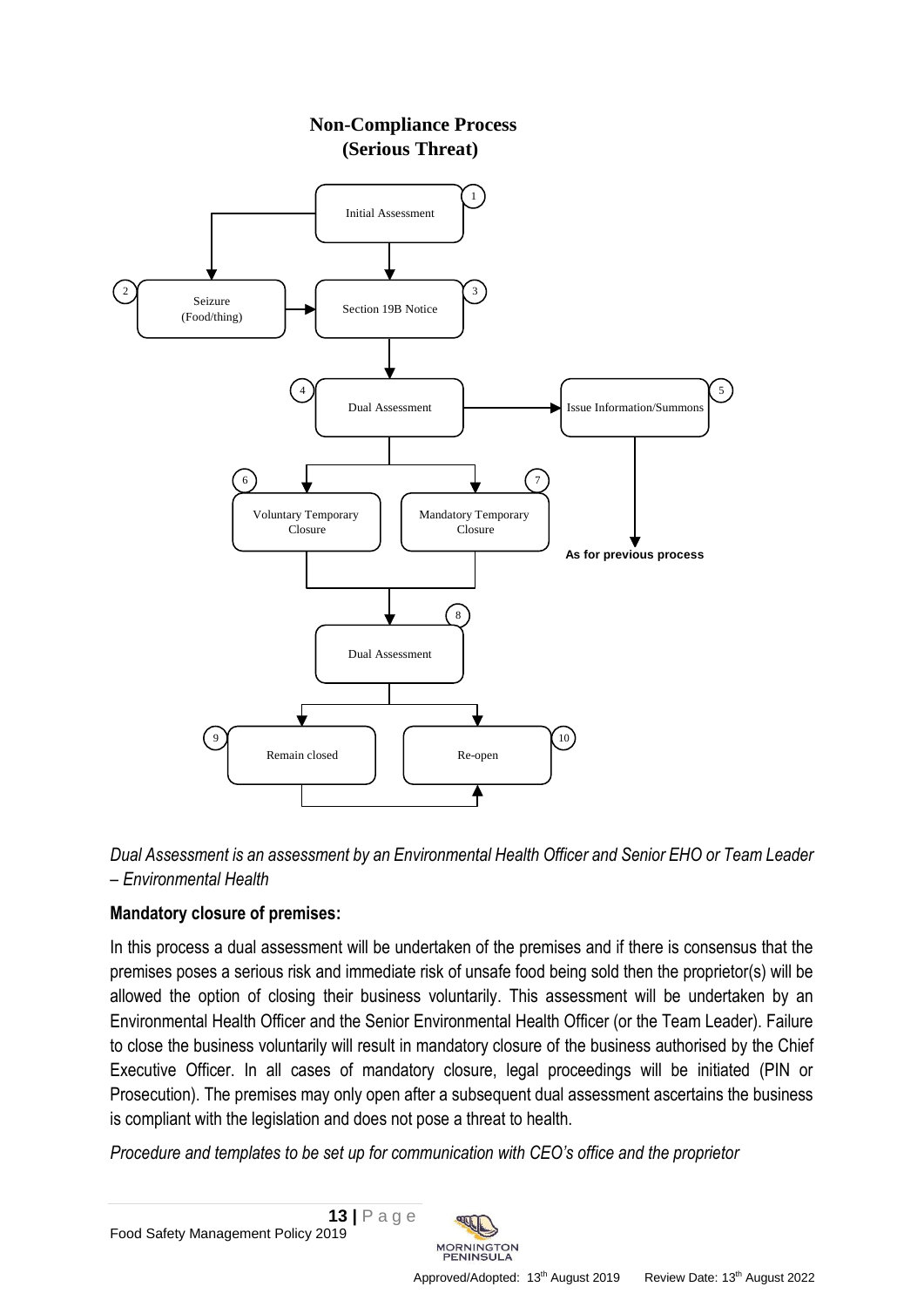#### 2. Non-Compliance (Not Serious Risk to Public Health)

In the event of non-compliance with the provisions of the Food Act 1984 relating to food safety complaints, unsatisfactory premises or hygiene standards, and food analyses indicating a failure to meet the mandatory food standards, Council will initiate the following processes as provided for under the legislation:

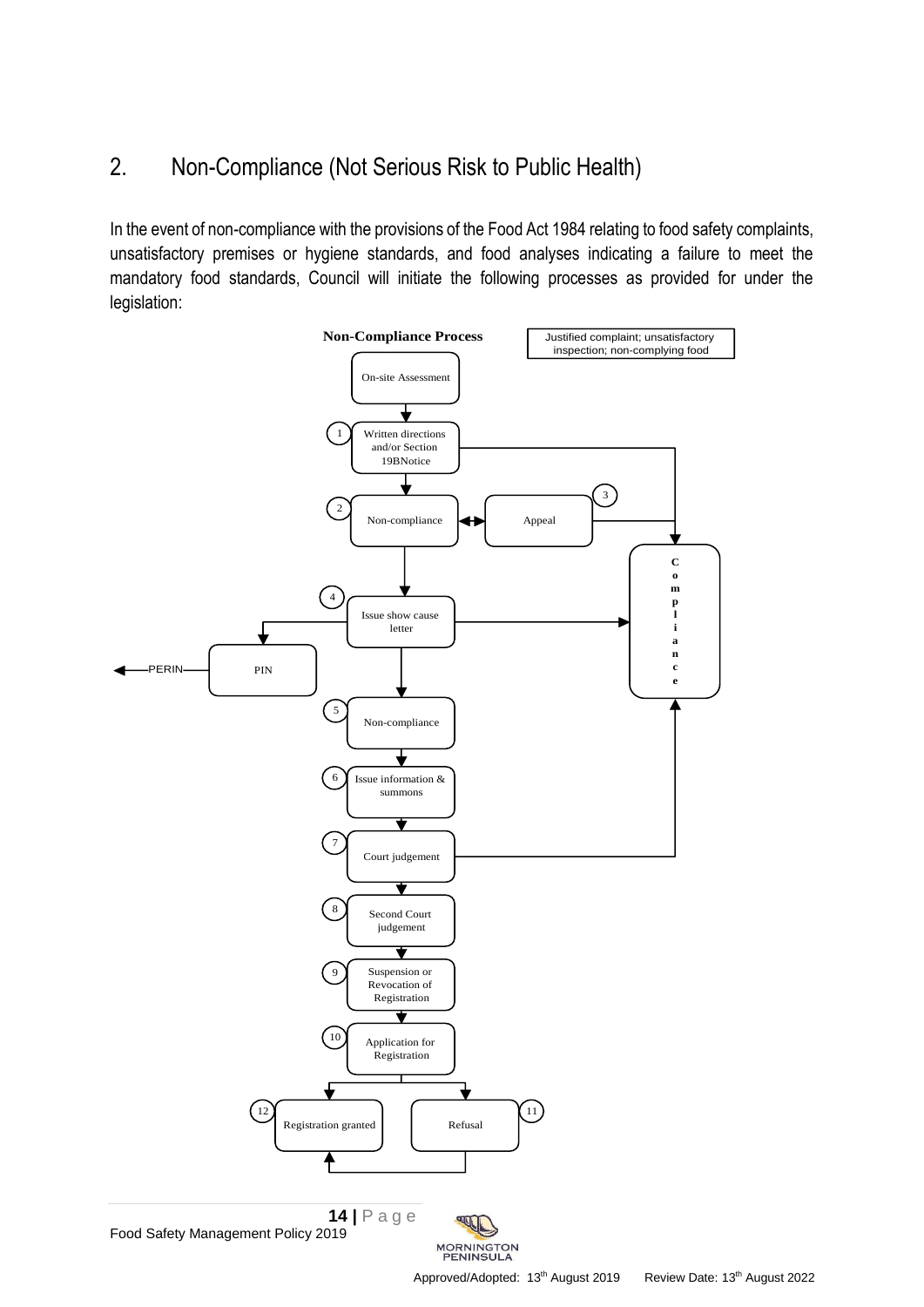## **The following procedures apply as part of this process:**

# 2.1. Penalty Infringement Notices (PINs):

Penalty Infringement Notices (PINs) relevant to this policy are included in the Food Act 1984 as prescribed offences, and also include the offences listed in Schedule 1 of the Food Amendment (Regulation Reform) Act 2009. Such notices will be issued in accordance with the Infringements Act 2006 and relevant regulations.

Penalty infringement notices may be used to ensure food businesses comply with the provisions of the Food Act following previous inspections and assessments by authorized officers, for instance where a food business fails to comply with written directions from an authorized officer. It is not the intention of this policy that PINs be issued in circumstances where -

1. A serious threat to public health has been identified (as described under Section 1 of this Appendix) and seizure of foods and partial/full closure of a food business are considered to be more effective ways to address the threat;

**OR** STREET STREET AND TO BE SERVED AS A STREET AND THE STREET AND THE STREET AND THE STREET AND THE STREET AS

2. Where there are breaches of the Food Act that do not directly impact on food safety identified during an initial assessment or inspection of a food business. In such circumstances proprietors will be provided with a written warning, direction or order before a PIN is issued. Any warnings so issued will be deemed to be in force for a period of 12 months.

To support the objectives of this policy, PINs may not be issued for the following Food Act offences if no other offences have been detected:

- A. S.17 Failure to display proprietors name;
- B. S. 19GB Failure to give name and qualifications of food safety supervisor when requested.

A PIN will only be issued for a breach of S.16 (1) of the Food Act following an inspection of the premises by an authorized officer who confirms non-compliance with a written direction.

## 2.2. Inspection Fees:

Food business inspection fees are permitted under the Food Act and will be outlined in the Shire's

Adopted Budget. This also applies to temporary food premises in which the Shire is not the principal (registering) Council. The fee amount shall be set by Council in it's budget each year.

#### **These fees may only be imposed under the following circumstances** –

- A) A routine assessment at a food business finds at least one critical non-compliance that is not addressed by the food business during the assessment.
- B) A follow-up assessment at a food business finds that at least one major nonconformance is still not being addressed by the food business.

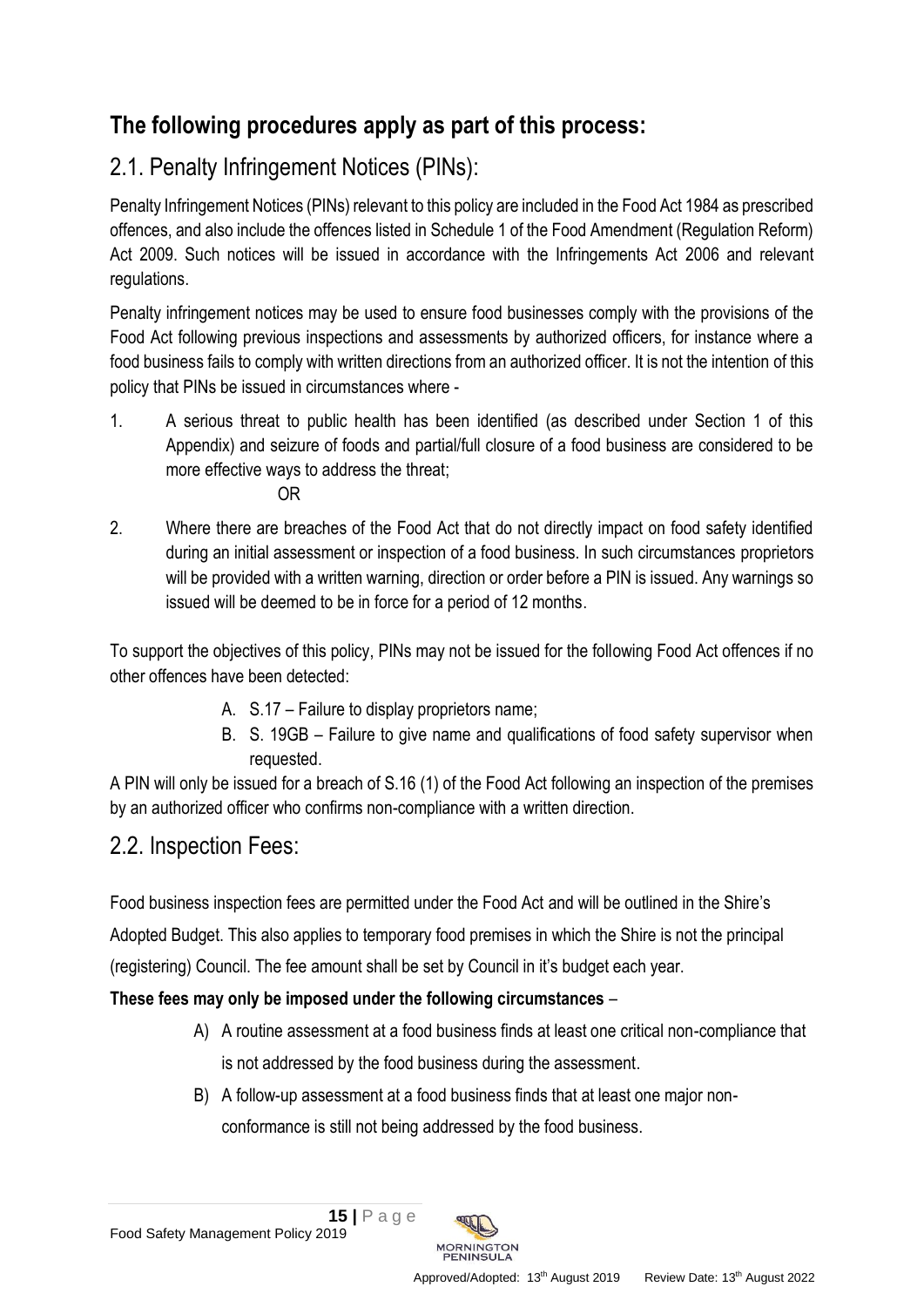- C) A follow up inspection at a food business following a justified food complaint reveals that the cause of the complaint has not been addressed by the food business.
- D) A follow up inspection at a food business reveals that minor defects included as a condition of Food Act registration have not been completed.
- E) If a follow up inspection reveals that a business with a non-standard Food Safety Program has not adequately addressed critical or major non-conformances identified during a 3 rd party food safety audit.

A food business may appeal an inspection fee imposed by Council under clause 2.4 of this procedure.

## 2.2. Court Proceedings:

For matters relating to food handling, cleaning and maintenance standards which are deemed to be minor or major non-compliances the business owner will be provided with at least one written warning (inspection report or letter) by an Authorised Officer to rectify deficiencies before commencing legal proceedings, including PINs. For critical non-conformances a written notice, direction or infringement is to be issued by an authorized officer to rectify deficiencies before the commencement of legal proceedings.

## 2.3. Revocation/Suspension of Registration:

Council will consider the revocation or suspension of a Food Act registration if a business proprietor is convicted by a court on two separate occasions of offences under the Food Act 1984 within the previous 2 years.

Council may also consider the revocation or suspension of a Food Act registration if the food business fails to –

- \* Comply with it's Food Safety Program;
- \* Engage a suitably qualified Food Safety Supervisor;
- \* Comply with a notice or order issued by an authorized officer;
- \* Submit a 3rd party food safety audit to Council;and/or

\* Maintain a suitable wastewater system in accordance with the Shire's Wastewater Management Policy, leading to a health risk to staff or patrons.

## 2.4. Appeals

In relation to the issuing of notices and directions or commencement of enforcement proceedings under the Food Act 1984 by Council's Environmental Health Officers, it is Council's policy that business owners subject to such an action may lodge an appeal using the following process –

1. For penalty infringement notices, a written appeal may be directed to the Shire's Environment Protection Administration Team Leader for consideration under S.22 and S.24 of the Infringements Act. Each appeal will be considered and processed in accordance with relevant Shire Procedures and Policies.

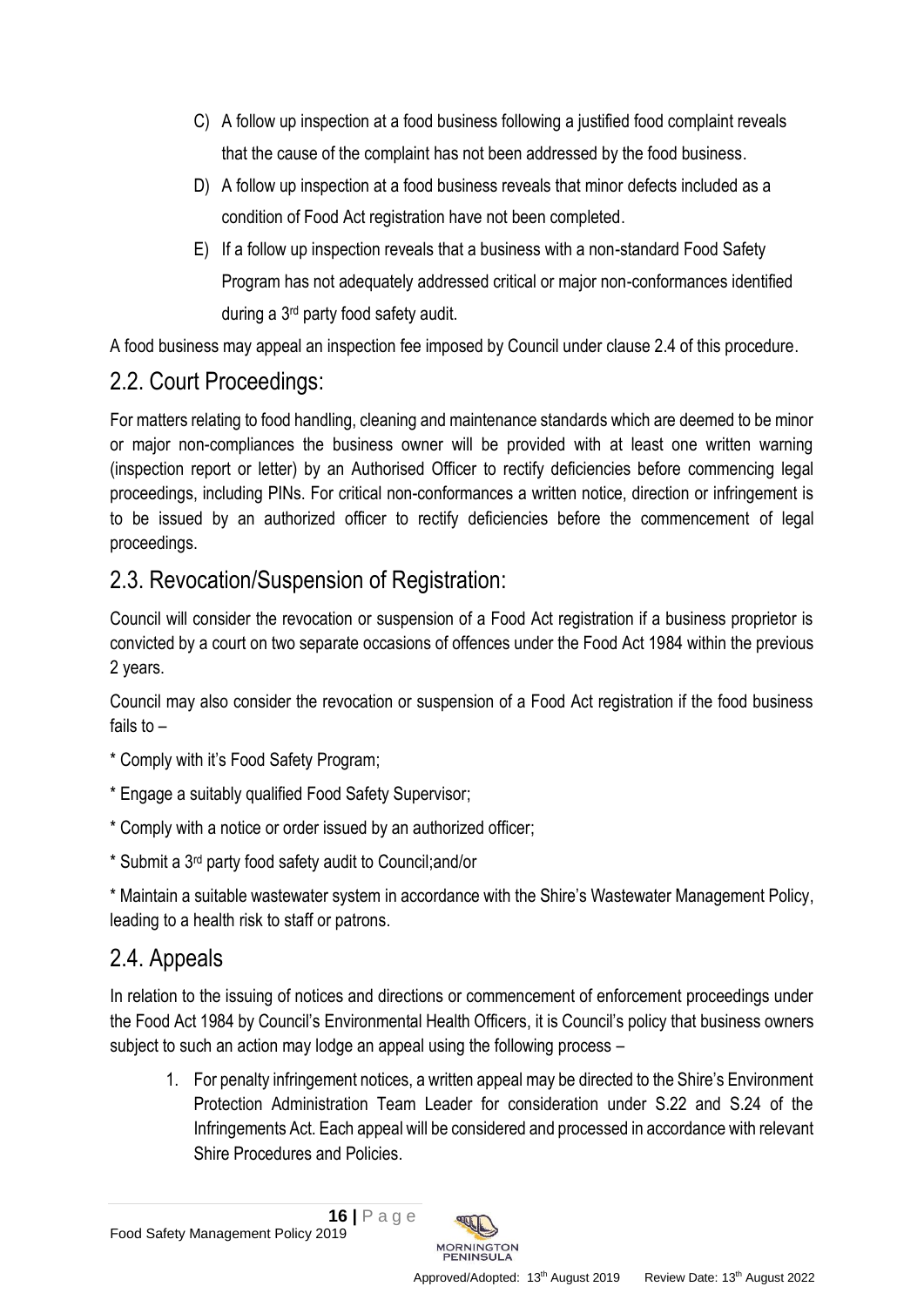If such an appeal is claiming that an infringement notice is contrary to law, an Appeals Panel will be convened by the Team Leader – Environmental Health to discuss the appeal with the business owner.

- 2. For notices and directions, a written appeal may be directed to the Council's Environmental Health Team Leader who will convene an Appeals Panel to discuss the appeal with the business owner.
- 3. For other enforcement or administrative decisions made by Council, the food business owner may lodge an appeal with the Magistrates Court within the specified timeframe
- 4. Written appeals must be lodged with Council within 14 days.

#### 2.5. Seizure of Food:

Any food found to be unsafe or likely to be unsafe will be seized in accordance with the specific legislative processes. Seizure of food must be approved by the Team Leader – Environmental Health or the Senior Environmental Health Officer.

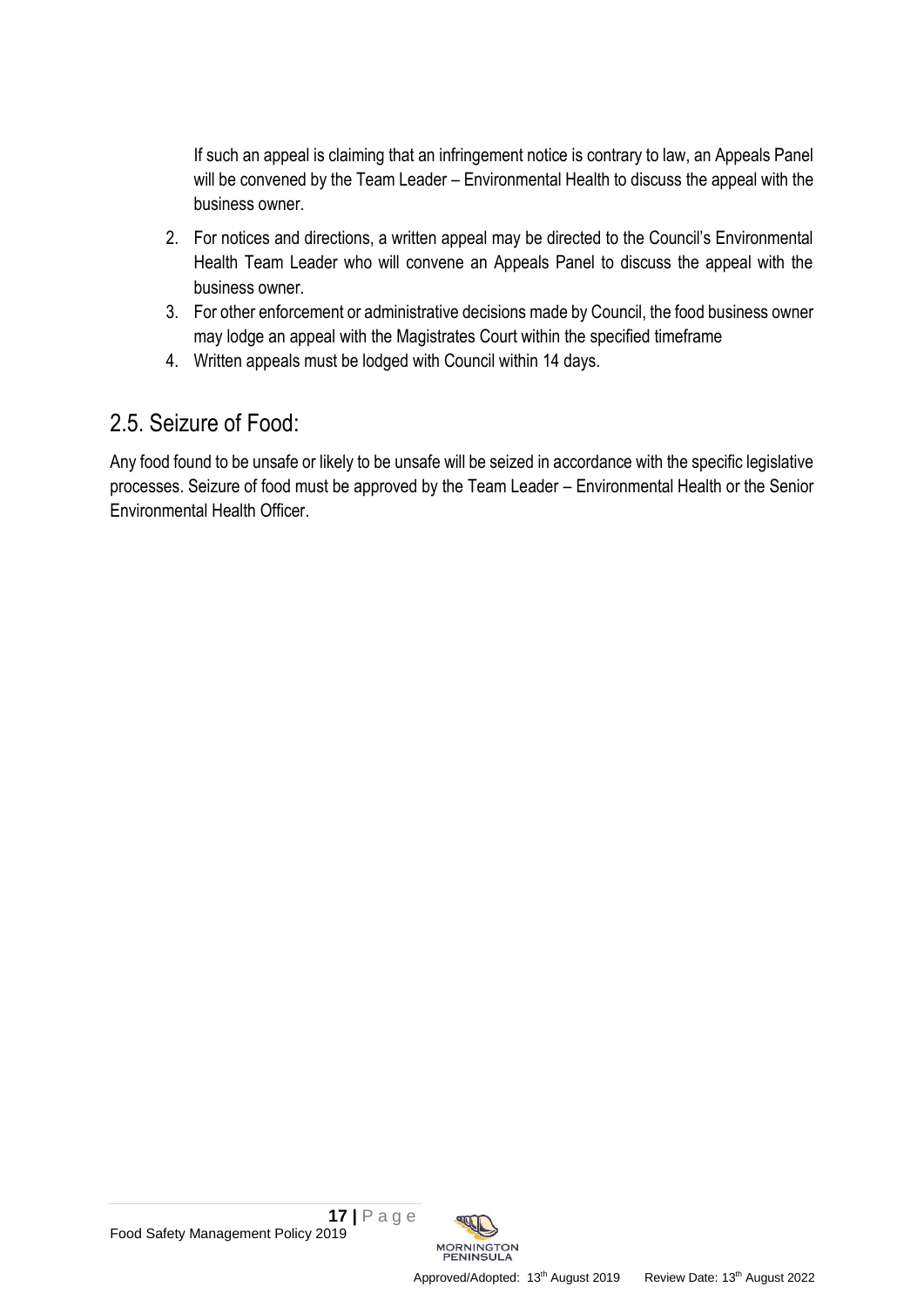## Attachment 2 – Food Safety Assessment Form -TBC

## Attachment 3 - Procedure for Temporary and Mobile Food Businesses

**1. Scope** - This procedure applies to foods sold within the Shire at temporary and mobile food premises, including foods sold at markets and events. These premises are required under the *Food Act 1984* to register/notify and submit Statements of Trade to the Shire on the Victorian Government Streatrader on-line food premises registration system. It includes Primesafe and Dairy Food Safety Victoria licensees.

#### **2. Administration**

- Registration and notification of food sales at temporary and mobile food premises will only be accepted and processed through the Streatrader online system.
- Mornington Peninsula Shire receives and processes Streatrader applications for food sales to the public within the Shire.
- Applications will be either accepted, rejected or further information will be requested.
- Statements of Trade on Shire or Crown land will only be accepted if the proposal is consistent with the Mornington Peninsula Planning Scheme and Shire polices and local laws.
- Statements of Trade will be accepted for proposed food sales at an event on Council land that has a received an Event Permit from the Shire. It is the responsibility of event organisers to maintain a list of approved food vendors for their event.
- Information will be provided by Council for food vendors to comply with the Shire's Itinerant Trading Policy and General Purposes Local Law.
- Streatrader registrations and notifications will only be accepted if the applicant is a natural person or incorporated body.
- If a food vendor sells food from a temporary or mobile food premises within the Shire without a Statement of Trade being accepted they may be issued an Infringement Notice under S.35 of the *Food Act 1984*.
- Minimum processing times for Streatrader applications are as follows -Registration – 12 days Notification – 10 days Statement of Trade – 5 days
- All temporary food vendors must comply with Attachment 5 to the Policy when selling foods within Mornington Peninsula Shire.

#### **3. Inspection Frequency**

Inspections of temporary food premises at markets and events will be conducted by authorised officers and be based on their risk classification. Consideration will be given to previous inspections by other Councils recorded on the Streatrader database.

*Class 2 – Will be inspected one each year (at principal premises or on-site)*

*Class 3 – Once each year*

*Class 4 - Once every 2 years*

*Each community market will be inspected once each year*

*Class 2 temporary food premises at major events with more than 10 food vendors will be inspected*

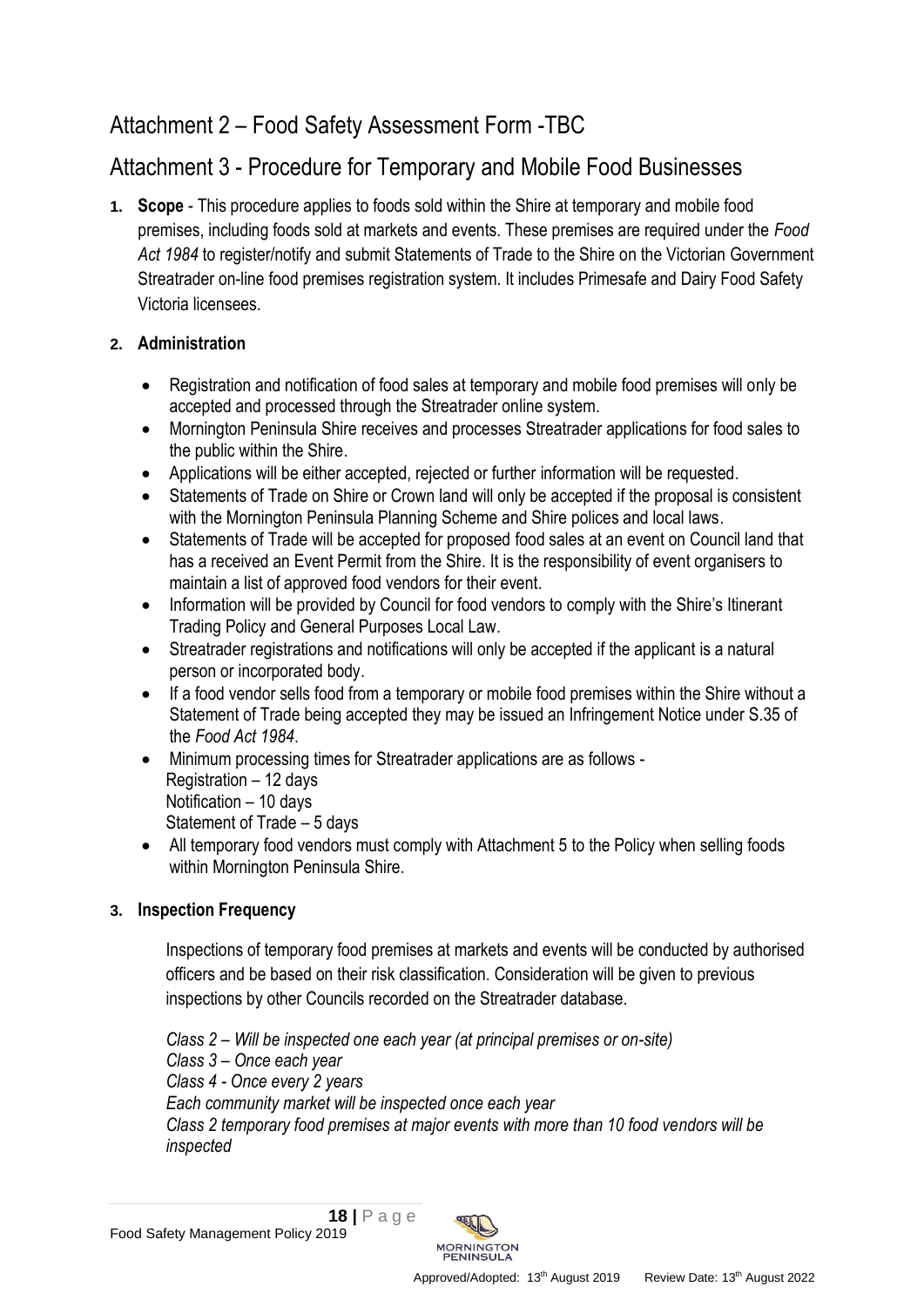#### **4. Inspection Process**

- 4.1.Premises will be assessed against the Food Act, National Food Safety Standards, the relevant Food Safety Program, and the Shire's Temporary Food Premises Guidelines. Event and market organisers may be notified that food vendors will be inspected.
- 4.2.Assessment results and forms will be lodged on the Streatrader database within 5 days.
- 4.3.Food vendors will be advised of the outcome and non-compliances at the end of each assessment. The non-compliance ratings for food vendors are listed below:

| <b>Critical</b>                                     | <b>Major</b>                                        | <b>Minor</b>                          |
|-----------------------------------------------------|-----------------------------------------------------|---------------------------------------|
| Foods sourced from approved<br>suppliers            | Copy of Food Safety Program<br>(FSP) on-site        | Wastewater Disposal                   |
| Potentially hazardous foods<br>stored <5°C or >60°C | Statement of Trade submitted                        | Refuse Disposal                       |
| Foods protected from pests<br>and contaminants      | <b>Approved Food Suppliers List</b>                 | <b>Floors</b>                         |
| Temperature of high-risk foods<br>$<$ 5°C or -15°C  | Goods Receiving Form                                | Walls                                 |
| Potable water supply provided                       | Storage Unit Temperature Log                        | Ceiling                               |
| Foods protected during<br>display and service       | <b>Activity Log (Internal Process)</b><br>Log)      | Fittings, flashings and services      |
| Suitable hand-washing<br>facilities provided        | Sanitising of utensils and food<br>contact surfaces | Thermometer (digital &<br>calibrated) |
| Potentially hazardous foods<br>cooked to >75°C      | Food Handler Skills and<br>Knowledge                | <b>Cleaning Record</b>                |
| Potentially hazardous foods<br>cooled correctly     | Food Labelling                                      |                                       |
| Cold potentially hazardous<br>foods displayed <5°C  | Safe food handling practices<br>being followed      |                                       |

#### **5. Non-Compliance Process**

5.1.Minor, major and critical non-conformances will be addressed as follows:

| During Initial Assessment |                             |                          |  |
|---------------------------|-----------------------------|--------------------------|--|
| <b>Non-Conformance</b>    | <b>Action by Council</b>    | <b>Compliance Period</b> |  |
| Minor                     | Inspection letter           | 7 days                   |  |
| Major                     | S.19 Notice                 | 2 hours                  |  |
| Critical                  | <b>Temporary Closure OR</b> | ۰                        |  |
|                           | Seizure of Foods OR         |                          |  |
|                           | S.19 Notice                 |                          |  |

#### **During Initial Assessment**

#### **During Subsequent Assessment within 12 months (with previous non-conformances)**

| <b>Non-Conformance</b> | <b>Action by Council</b>    | <b>Compliance Period</b> |
|------------------------|-----------------------------|--------------------------|
| Minor                  | S.19 Notice                 | ' davs                   |
| Major                  | Infringement Notice         | 2 hours                  |
| Critical               | <b>Temporary Closure OR</b> |                          |
|                        | Seizure of Foods OR         |                          |
|                        | Infringement Notice         |                          |

\* This includes previous inspections by other Councils entered on Streatrader